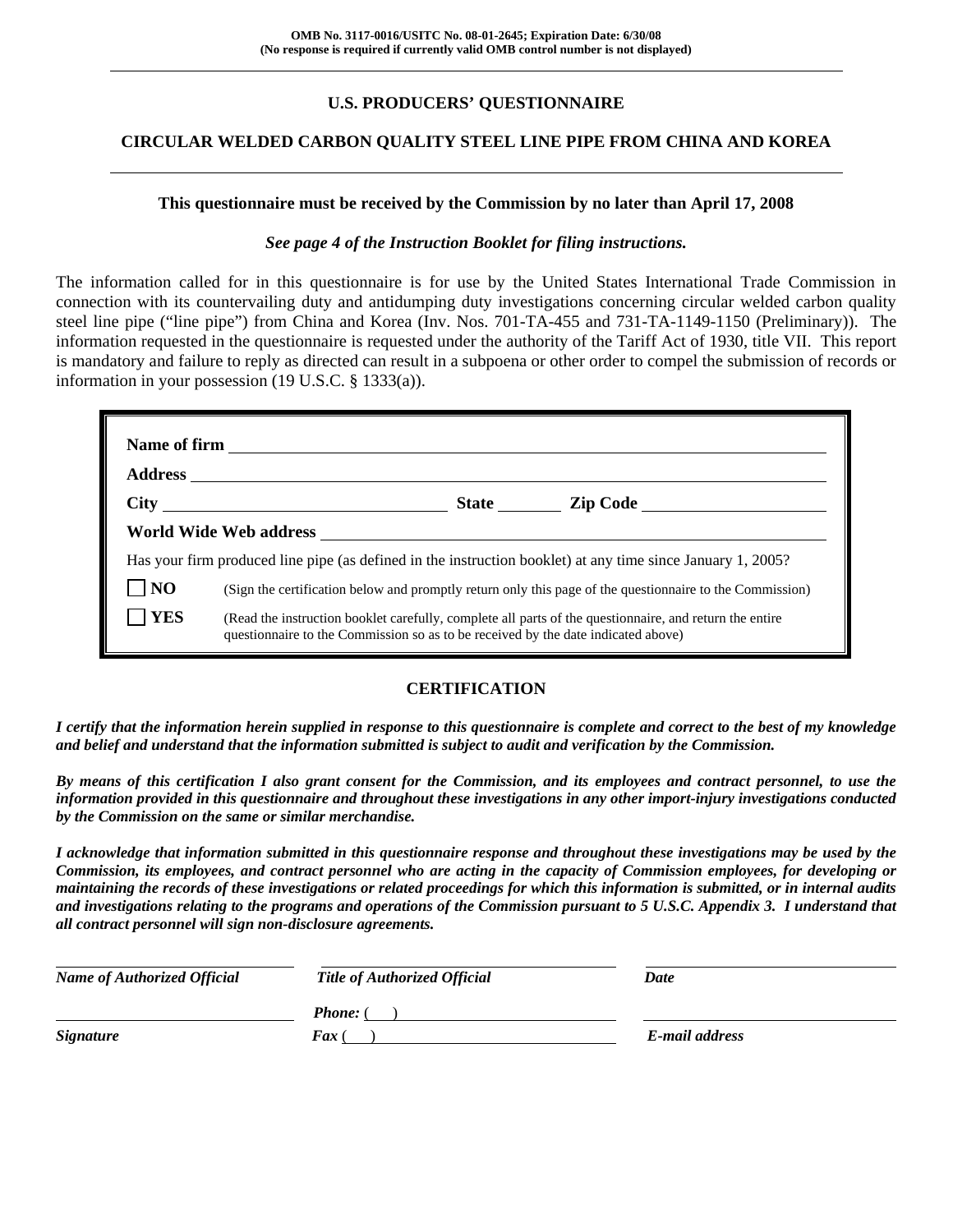## **PART I.—GENERAL INFORMATION**

 $\overline{a}$ 

 $\overline{a}$ 

The questions in this questionnaire have been reviewed with market participants to ensure that issues of concern are adequately addressed and that data requests are sufficient, meaningful, and as limited as possible. Public reporting burden for this questionnaire is estimated to average 50 hours per response, including the time for reviewing instructions, searching existing data sources, gathering the data needed, and completing and reviewing the questionnaire. Send comments regarding the accuracy of this burden estimate or any other aspect of this collection of information, including suggestions for reducing the burden, to the Office of Investigations, U.S. International Trade Commission, 500 E Street, SW, Washington, DC 20436.

I-1a. Please report below the actual number of hours required and the cost to your firm of preparing the reply to this questionnaire and completing the form.

hours dollars

- I-1b. We are interested in any comments you may have for improving this questionnaire in general or the clarity of specific questions. Please attach such comments to your response or send them to the above address.
- I-2. Provide the name and address of establishment(s) covered by this questionnaire (see page 3 of the instruction booklet for reporting guidelines). If your firm is publicly traded, please specify the stock exchange and trading symbol.

 $\overline{a}$ I-3. Do you support or oppose the petition?  $\Box$  Support  $\Box$  Oppose  $\Box$  Take no position l

As indicated at the top of the page, your response to this question will be treated as business proprietary.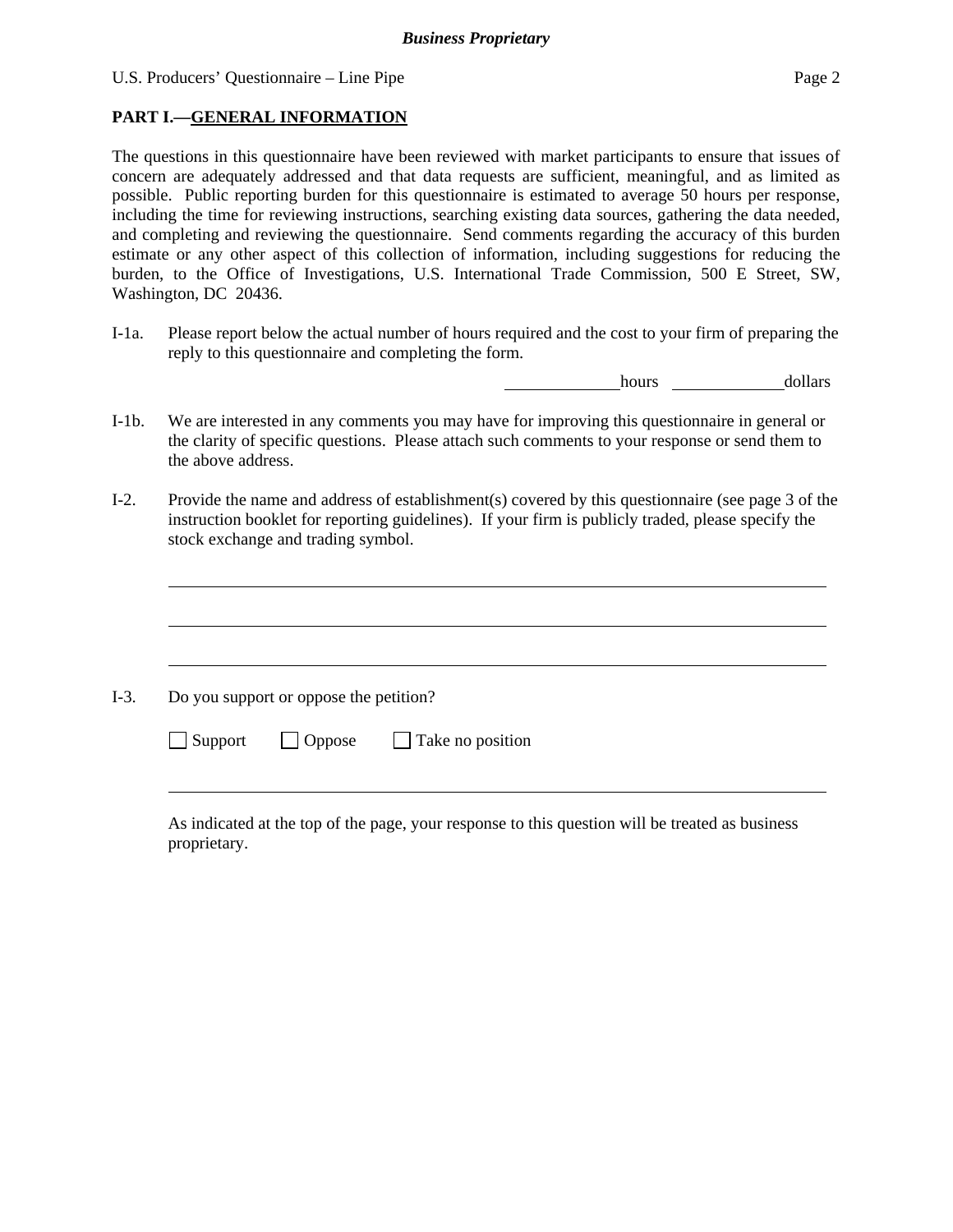|        | U.S. Producers' Questionnaire - Line Pipe                                                                                                      |  |                                            |  | Page 3                                                                                           |
|--------|------------------------------------------------------------------------------------------------------------------------------------------------|--|--------------------------------------------|--|--------------------------------------------------------------------------------------------------|
|        | PART I.--GENERAL INFORMATION--Continued                                                                                                        |  |                                            |  |                                                                                                  |
| $I-4.$ | Is your firm owned, in whole or in part, by any other firm?                                                                                    |  |                                            |  |                                                                                                  |
|        | $\blacksquare$ No                                                                                                                              |  | $\Box$ Yes--List the following information |  |                                                                                                  |
|        | Firm name                                                                                                                                      |  | <b>Address</b>                             |  | <b>Extent of</b><br>ownership                                                                    |
|        |                                                                                                                                                |  |                                            |  |                                                                                                  |
| $I-5.$ | Does your firm have any related firms, either domestic or foreign, which are engaged in<br>line pipe from China or Korea to the United States? |  |                                            |  | importing line pipe from China or Korea into the United States or which are engaged in exporting |
|        | $\overline{N}$                                                                                                                                 |  | Yes--List the following information        |  |                                                                                                  |
|        | Firm name                                                                                                                                      |  | Address                                    |  | Affiliation                                                                                      |
|        |                                                                                                                                                |  |                                            |  |                                                                                                  |
| $I-6.$ | production of line pipe?                                                                                                                       |  |                                            |  | Does your firm have any related firms, either domestic or foreign, which are engaged in the      |
|        | N <sub>o</sub>                                                                                                                                 |  | Yes--List the following information        |  |                                                                                                  |
|        | Firm name                                                                                                                                      |  | <b>Address</b>                             |  | <b>Affiliation</b>                                                                               |
|        |                                                                                                                                                |  |                                            |  |                                                                                                  |
|        |                                                                                                                                                |  |                                            |  |                                                                                                  |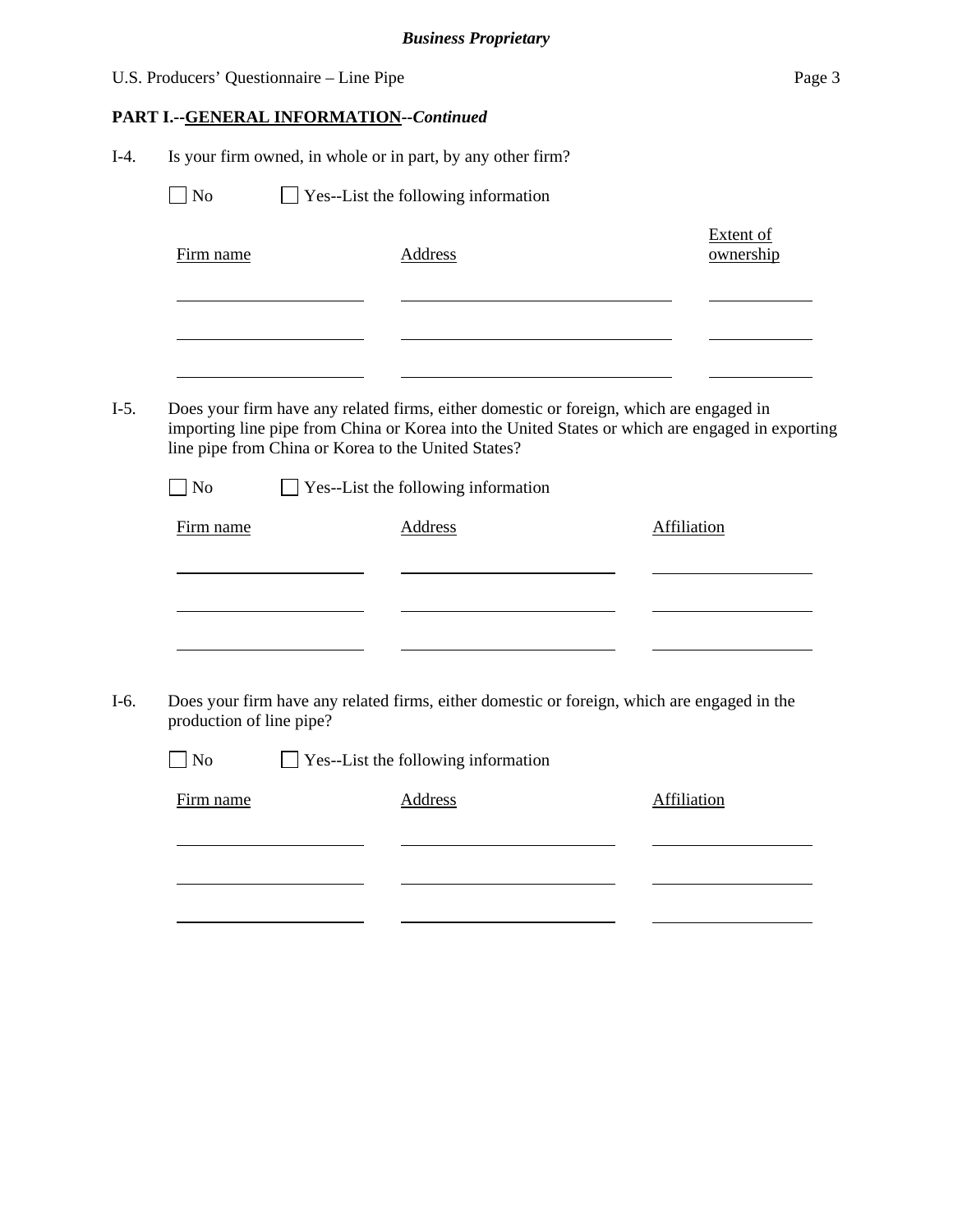## **PART II.--TRADE AND RELATED INFORMATION**

Further information on this part of the questionnaire can be obtained from Betsy Haines (202-205-3200, elizabeth.haines@usitc.gov). **Supply all data requested on a calendar-year basis**.

II-1. Who should be contacted regarding the requested trade and related information?

Company contact:

Name and title

 $\frac{1}{2}$ Phone number

E-mail address

II-2. Please indicate whether your firm has experienced any of the following changes in relation to the production of line pipe since January 1, 2005.

| (check as many as appropriate)                    | (please describe) |
|---------------------------------------------------|-------------------|
|                                                   |                   |
|                                                   |                   |
|                                                   |                   |
|                                                   |                   |
|                                                   |                   |
|                                                   |                   |
| prolonged shutdowns or<br>production curtailments |                   |
|                                                   |                   |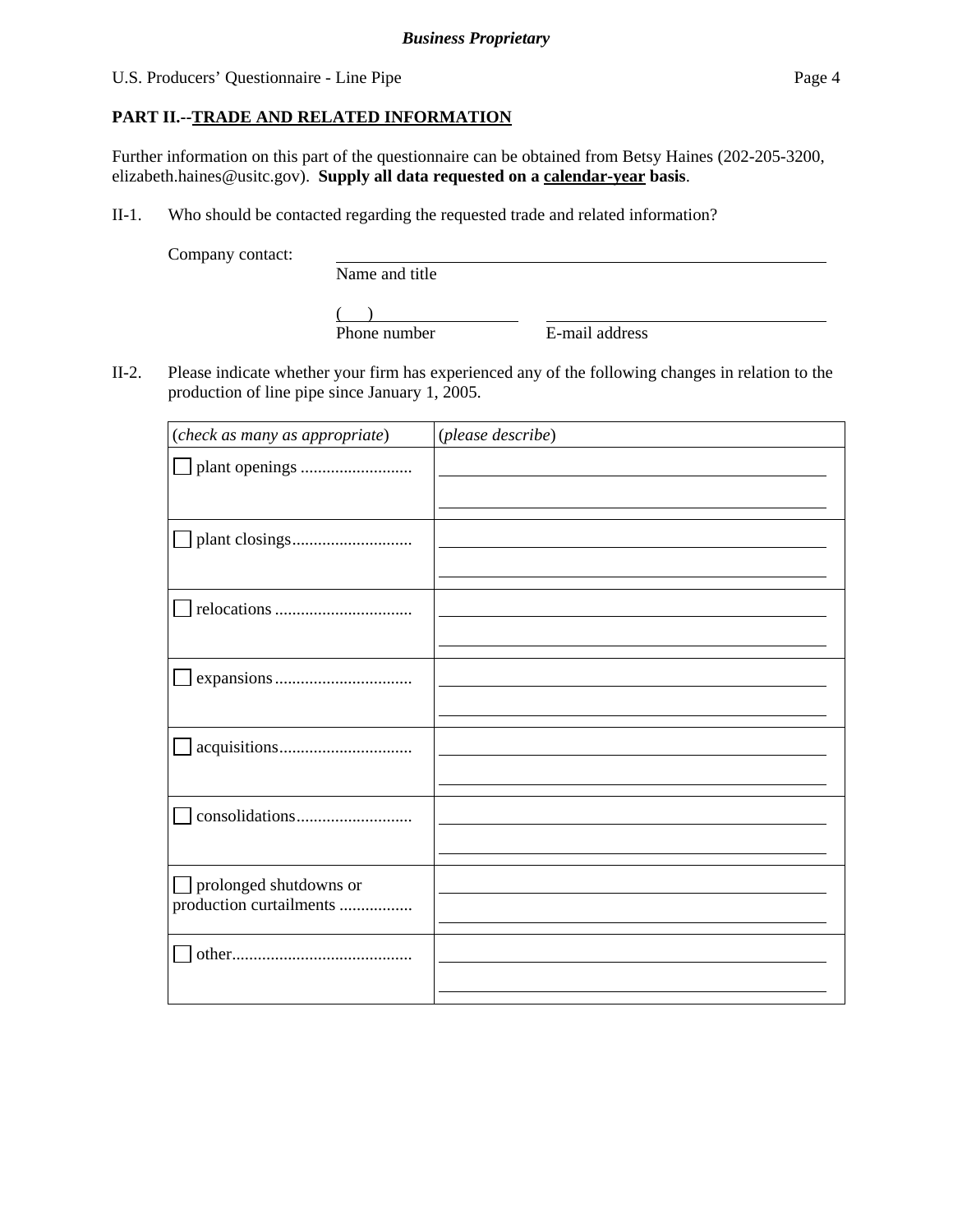## U.S. Producers' Questionnaire - Line Pipe Page 5

## **PART II.--TRADE AND RELATED INFORMATION***--Continued*

II-3. Does your firm produce other products on the same equipment and machinery used in the production of line pipe?

l

 $\overline{a}$ 

 $\overline{a}$ 

 $\Box$  No  $\Box$  Yes--List the following information.

Basis for allocation of capacity data (*e.g.*, production volume):

Products produced on same equipment and total production in 2005-07 (*quantity*):

| Quantity (in short tons)                                                                                                                                                                                                                                                             |                       |      |                 |  |
|--------------------------------------------------------------------------------------------------------------------------------------------------------------------------------------------------------------------------------------------------------------------------------------|-----------------------|------|-----------------|--|
|                                                                                                                                                                                                                                                                                      | <b>Calendar years</b> |      |                 |  |
| <b>Item</b>                                                                                                                                                                                                                                                                          | 2005                  | 2006 | 2007            |  |
| Annual capacity for all products <sup>1</sup> (short tons)                                                                                                                                                                                                                           |                       |      |                 |  |
| <b>Production</b> (short tons)                                                                                                                                                                                                                                                       |                       |      |                 |  |
| Subject line pipe products                                                                                                                                                                                                                                                           |                       |      |                 |  |
| Standard/structural pipe <sup>2</sup>                                                                                                                                                                                                                                                |                       |      |                 |  |
| Large diameter line pipe <sup>3</sup>                                                                                                                                                                                                                                                |                       |      |                 |  |
| <b>OCTG</b>                                                                                                                                                                                                                                                                          |                       |      |                 |  |
| Other <sup>4</sup>                                                                                                                                                                                                                                                                   |                       |      |                 |  |
| All products                                                                                                                                                                                                                                                                         |                       |      |                 |  |
| The production capacity (see definitions in instruction booklet) reported is based on operating _____<br>weeks per year. Please describe the methodology used to calculate production capacity, and explain any changes in<br>reported capacity (use additional pages as necessary). |                       |      | hours per week, |  |
| Welded standard/structural pipe 16 inches or less in outside diameter.<br><sup>3</sup> Welded line pipe great than 16 inches in outside diameter.<br>Pleas describe:                                                                                                                 |                       |      |                 |  |

II-4. Please describe the constraint(s) that set the limit(s) on your production capacity and your ability to shift production capacity between products.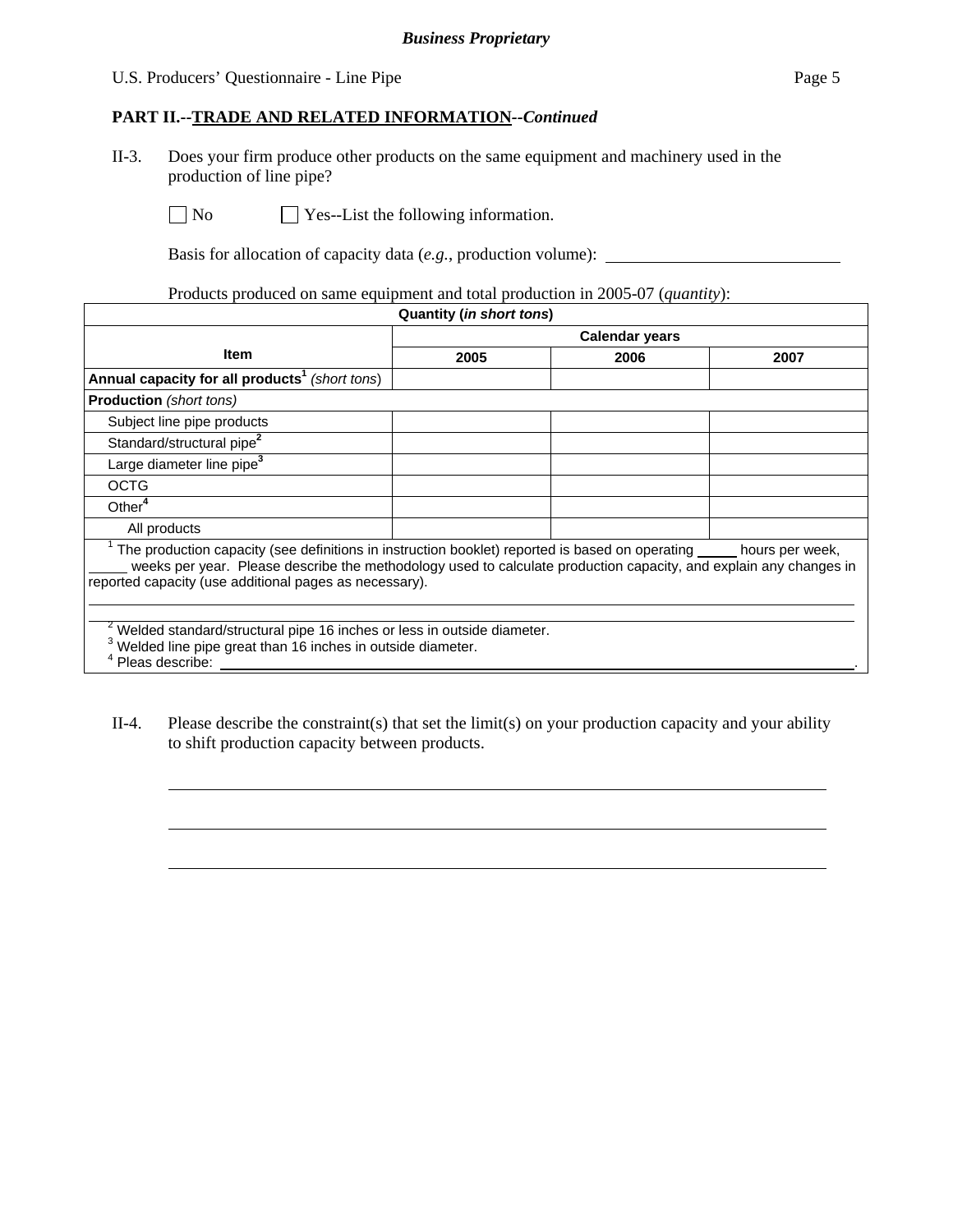## **PART II.--TRADE AND RELATED INFORMATION***--Continued*

II-5. Does your firm produce other products using the same production and related workers employed to produce line pipe?

 $\Box$  No  $\Box$  Yes--List the following information.

Basis for allocation of capacity data (*e.g.*, production volume):

Products produced using the same workers and total production in 2005-07 (*quantity*):

|         | Product                                                                                                                                                      |                                            | Percent                                                                                                               |                                     |  |
|---------|--------------------------------------------------------------------------------------------------------------------------------------------------------------|--------------------------------------------|-----------------------------------------------------------------------------------------------------------------------|-------------------------------------|--|
|         | Line <u>Line</u>                                                                                                                                             |                                            |                                                                                                                       |                                     |  |
|         | <u> 1989 - Johann Barn, mars et al. (b. 1989)</u>                                                                                                            |                                            |                                                                                                                       |                                     |  |
|         | <u> 1989 - Johann Barbara, martxa alemaniar amerikan a</u>                                                                                                   |                                            |                                                                                                                       |                                     |  |
|         | <u> 1989 - Johann Stein, mars an deus an deus Angels an deus Angels an deus Angels an deus Angels an deus Angels</u>                                         |                                            |                                                                                                                       |                                     |  |
|         | <u> 1989 - Jan Barnett, fransk politiker (d. 1989)</u>                                                                                                       |                                            | <u> 1980 - Jan James Barnett, mars et al. 1980 - 1980 - 1980 - 1980 - 1980 - 1980 - 1980 - 1980 - 1980 - 1980 - 1</u> |                                     |  |
|         | <u> 1989 - Johann Barnett, fransk politiker (d. 1989)</u>                                                                                                    |                                            | <u> The Communication of the Communication</u>                                                                        |                                     |  |
|         | <u> 1989 - Johann Barbara, martxa alemaniar arg</u>                                                                                                          |                                            |                                                                                                                       |                                     |  |
|         | <u> 1989 - Johann Barnett, fransk politiker (d. 1989)</u>                                                                                                    |                                            |                                                                                                                       |                                     |  |
|         | <u> 1989 - Johann Barbara, martxa al III-lea (h. 1989).</u>                                                                                                  |                                            |                                                                                                                       |                                     |  |
|         |                                                                                                                                                              |                                            |                                                                                                                       |                                     |  |
| II-6.   | Since January 1, 2005, has your firm been involved in a toll agreement (see definition in the<br>instruction booklet) regarding the production of line pipe? |                                            |                                                                                                                       |                                     |  |
|         | $\Box$ No                                                                                                                                                    |                                            |                                                                                                                       |                                     |  |
| $II-7.$ | Does your firm produce line pipe in a foreign trade zone (FTZ)?                                                                                              |                                            |                                                                                                                       |                                     |  |
|         | $\overline{\phantom{a}}$ No                                                                                                                                  |                                            |                                                                                                                       | $\Box$ Yes--Identify FTZ(s): $\Box$ |  |
| $II-8.$ | Since January 1, 2005, has your firm imported line pipe?                                                                                                     |                                            |                                                                                                                       |                                     |  |
|         | N <sub>o</sub>                                                                                                                                               | Yes--COMPLETE AND RETURN A U.S. IMPORTERS' |                                                                                                                       |                                     |  |

*QUESTIONNAIRE*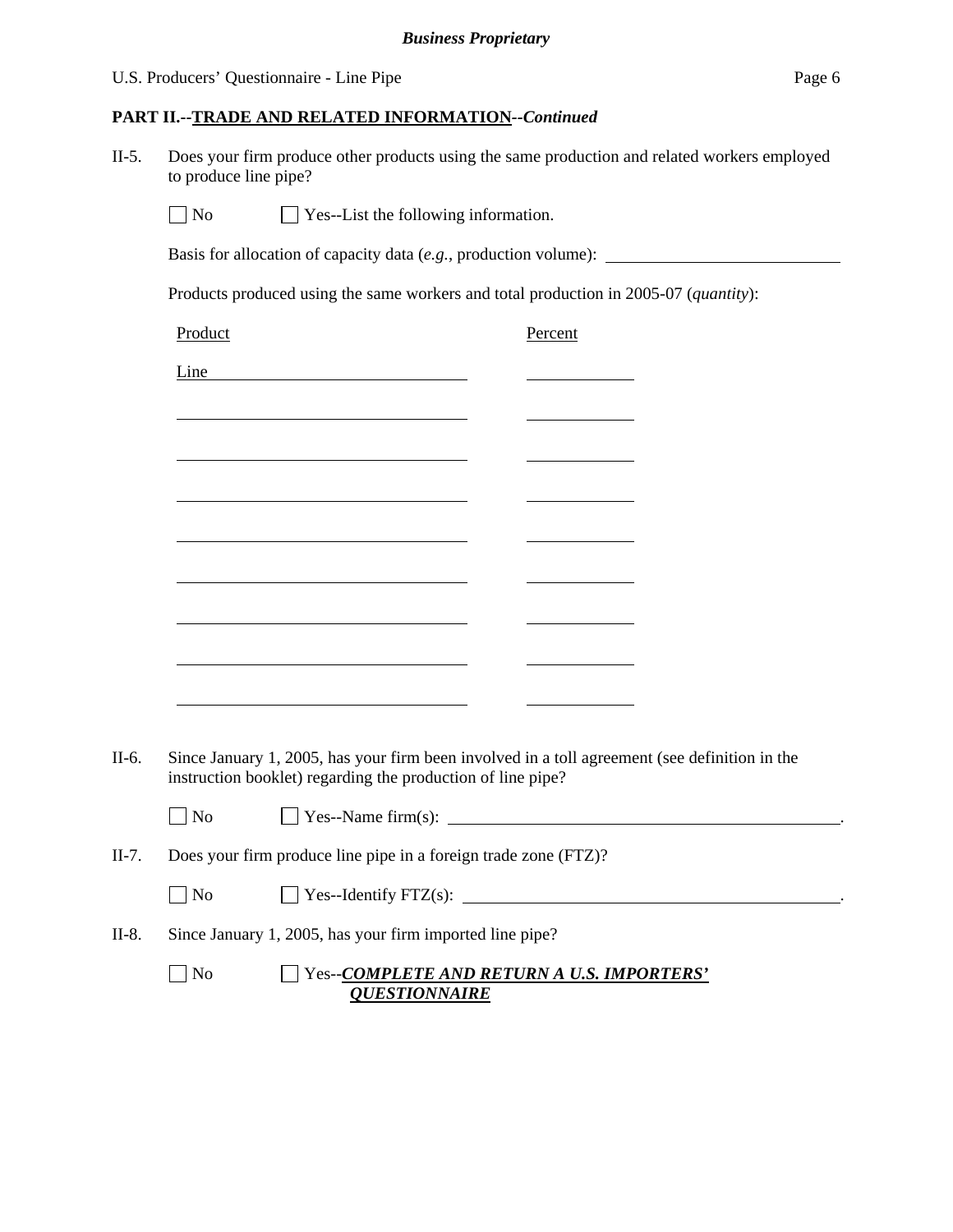## **PART II.--TRADE AND RELATED INFORMATION***--Continued*

II-9. Report your firm's production capacity, production, shipments, inventories, and employment related to the production of line pipe in your U.S. establishment(s) during the specified periods. (See definitions in the instruction booklet.)

| Quantity (in short tons) and value (in \$1,000)                                                                                                                                                                                                                                                                                                                    |      |      |      |  |
|--------------------------------------------------------------------------------------------------------------------------------------------------------------------------------------------------------------------------------------------------------------------------------------------------------------------------------------------------------------------|------|------|------|--|
| <b>Calendar years</b>                                                                                                                                                                                                                                                                                                                                              |      |      |      |  |
| <b>Item</b>                                                                                                                                                                                                                                                                                                                                                        | 2005 | 2006 | 2007 |  |
| Average production capacity <sup>1</sup> (quantity)                                                                                                                                                                                                                                                                                                                |      |      |      |  |
| Beginning-of-period inventories (quantity)                                                                                                                                                                                                                                                                                                                         |      |      |      |  |
| Production (quantity)                                                                                                                                                                                                                                                                                                                                              |      |      |      |  |
| U.S. shipments:                                                                                                                                                                                                                                                                                                                                                    |      |      |      |  |
| <b>Commercial shipments:</b>                                                                                                                                                                                                                                                                                                                                       |      |      |      |  |
| Quantity of commercial shipments                                                                                                                                                                                                                                                                                                                                   |      |      |      |  |
| Value of commercial shipments                                                                                                                                                                                                                                                                                                                                      |      |      |      |  |
| Internal consumption:                                                                                                                                                                                                                                                                                                                                              |      |      |      |  |
| Quantity of internal consumption                                                                                                                                                                                                                                                                                                                                   |      |      |      |  |
| Value <sup>2</sup> of internal consumption                                                                                                                                                                                                                                                                                                                         |      |      |      |  |
| <b>Transfers to related firms:</b>                                                                                                                                                                                                                                                                                                                                 |      |      |      |  |
| Quantity of transfers                                                                                                                                                                                                                                                                                                                                              |      |      |      |  |
| Value <sup>2</sup> of transfers                                                                                                                                                                                                                                                                                                                                    |      |      |      |  |
| Export shipments: <sup>3</sup>                                                                                                                                                                                                                                                                                                                                     |      |      |      |  |
| Quantity of export shipments                                                                                                                                                                                                                                                                                                                                       |      |      |      |  |
| Value of export shipments                                                                                                                                                                                                                                                                                                                                          |      |      |      |  |
| End-of-period inventories <sup>4</sup> (quantity)                                                                                                                                                                                                                                                                                                                  |      |      |      |  |
| <b>Channels of distribution:</b>                                                                                                                                                                                                                                                                                                                                   |      |      |      |  |
| U.S. shipments to distributors (quantity)                                                                                                                                                                                                                                                                                                                          |      |      |      |  |
| U.S. shipments to end users (quantity)                                                                                                                                                                                                                                                                                                                             |      |      |      |  |
| <b>Employment data:</b>                                                                                                                                                                                                                                                                                                                                            |      |      |      |  |
| Average number of PRWs (number)                                                                                                                                                                                                                                                                                                                                    |      |      |      |  |
| Hours worked by PRWs (1,000 hours)                                                                                                                                                                                                                                                                                                                                 |      |      |      |  |
| Wages paid to PRWs (value)                                                                                                                                                                                                                                                                                                                                         |      |      |      |  |
| <sup>1</sup> The production capacity (see definitions in instruction booklet) reported is based on operating<br>hours per week,<br>weeks per year. Please describe the methodology used to calculate production capacity, and explain any changes in<br>reported capacity (use additional pages as necessary).                                                     |      |      |      |  |
| <sup>2</sup> Internal consumption and transfers to related firms must be valued at fair market value. In the event that you use a<br>different basis for valuing these transactions, please specify that basis (e.g., cost, cost plus, etc.) and provide value data<br>using that basis for 2005, 2006, and 2007 below:                                            |      |      |      |  |
| <sup>3</sup> Identify your principal export markets:<br><sup>4</sup> Reconciliation of data.--Please note that the <b>quantities</b> reported above should reconcile as follows: beginning-of-period<br>inventories, plus production, less total shipments, equals end-of-period inventories. Do the data reported reconcile?<br>No--Please explain:<br>$\Box$ Yes |      |      |      |  |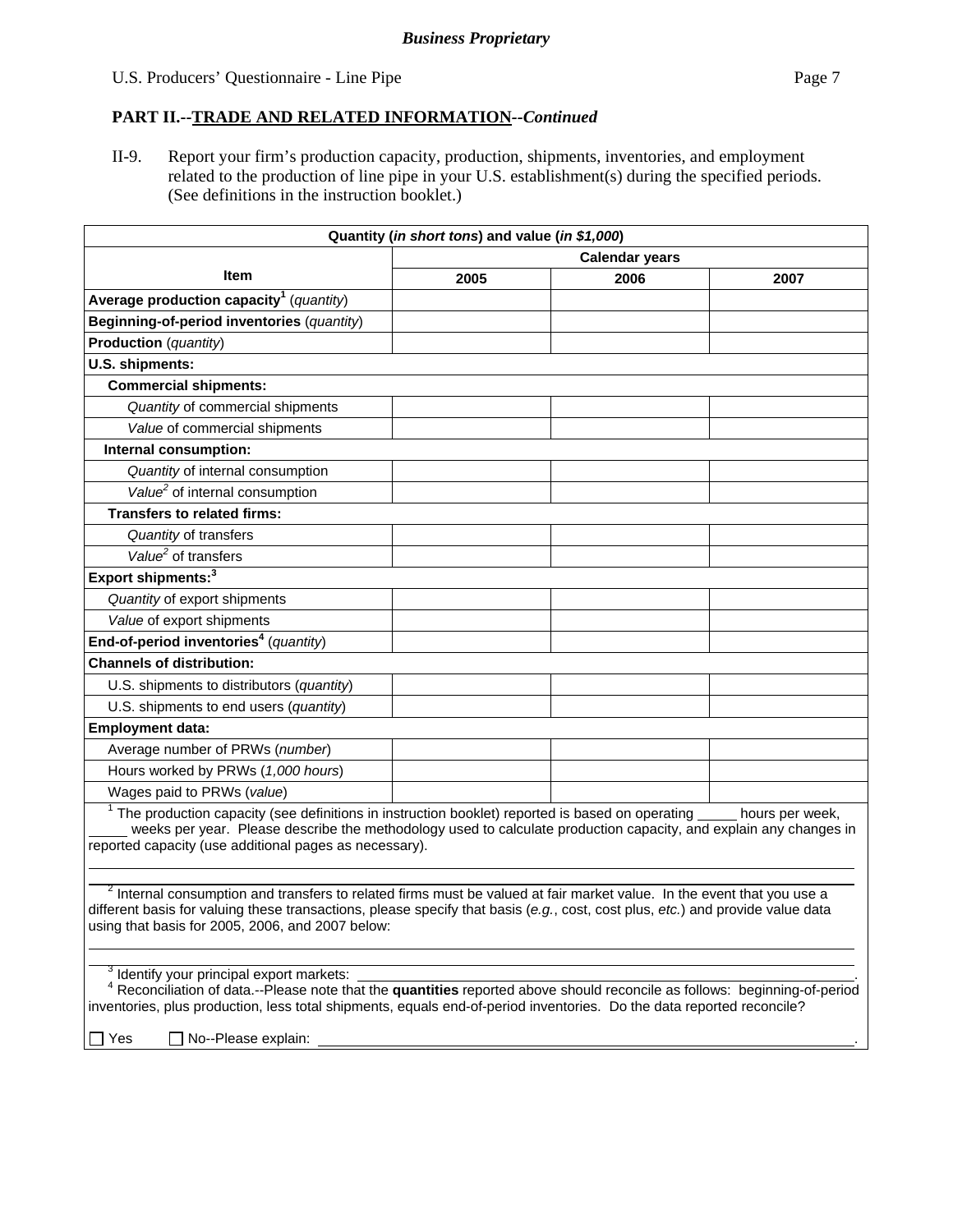## **PART II.--TRADE AND RELATED INFORMATION***--Continued*

- II-10. If you reported transfers to related firms in question II-9, please indicate the nature of the relationship between your firm and the related firms (*e.g.*, joint venture, wholly owned subsidiary), whether the transfers were priced at market value or by a non-market formula, whether your firm retained marketing rights to all transfers, and whether the related firms also processed inputs from sources other than your firm.
- II-11. Other than direct imports, has your firm otherwise purchased line pipe since January 1, 2005? (See definitions in the instruction booklet.)

l

 $\overline{a}$ 

 $\Box$  No  $\Box$  Yes--Report such purchases below for the specified periods.<sup>1</sup>

| (Quantity in short tons, value in \$1,000)                                                                                                                                 |                       |      |      |
|----------------------------------------------------------------------------------------------------------------------------------------------------------------------------|-----------------------|------|------|
|                                                                                                                                                                            | <b>Calendar years</b> |      |      |
| <b>Item</b>                                                                                                                                                                | 2005                  | 2006 | 2007 |
| PURCHASES FROM U.S. IMPORTERS <sup>2</sup> OF LINE PIPE FROM--                                                                                                             |                       |      |      |
| China:                                                                                                                                                                     |                       |      |      |
| Quantity                                                                                                                                                                   |                       |      |      |
| Value                                                                                                                                                                      |                       |      |      |
| Korea:                                                                                                                                                                     |                       |      |      |
| Quantity                                                                                                                                                                   |                       |      |      |
| Value                                                                                                                                                                      |                       |      |      |
| All other countries:                                                                                                                                                       |                       |      |      |
| Quantity                                                                                                                                                                   |                       |      |      |
| Value                                                                                                                                                                      |                       |      |      |
| PURCHASES FROM DOMESTIC PRODUCERS: <sup>2</sup>                                                                                                                            |                       |      |      |
| Quantity                                                                                                                                                                   |                       |      |      |
| Value                                                                                                                                                                      |                       |      |      |
| PURCHASES FROM OTHER SOURCES: <sup>2</sup>                                                                                                                                 |                       |      |      |
| Quantity                                                                                                                                                                   |                       |      |      |
| Value                                                                                                                                                                      |                       |      |      |
| <sup>1</sup> Please indicate your reasons for purchasing this product. If your reasons differ by source, please elaborate.                                                 |                       |      |      |
| $2$ Please list the name of the firm(s) from which you purchased this product. If your suppliers differ by source,<br>please identify the source for each listed supplier. |                       |      |      |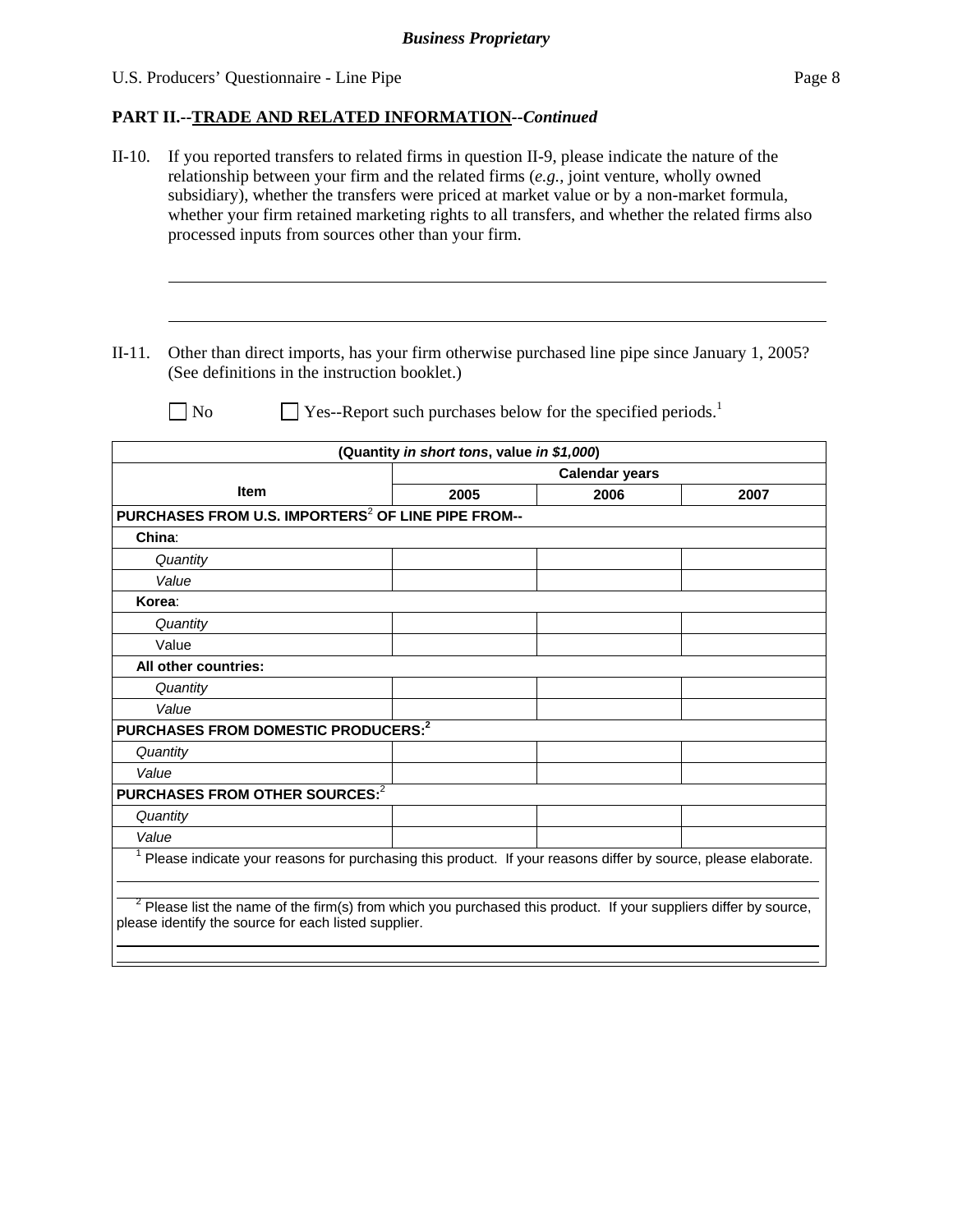## **PART III.--FINANCIAL INFORMATION**

Address questions on this part of the questionnaire to John Ascienzo (202-205-3175, john.ascienzo@usitc.gov).

III-1. Who should be contacted regarding the requested financial information?

Company contact:

l

 $\overline{a}$ 

 $\overline{a}$ 

 $\overline{a}$ 

 $\overline{a}$ 

 $\overline{a}$ 

Name and title

 $($ 

Phone number E-mail address

III-2. Briefly describe your financial accounting system.

l

- A. When does your fiscal year end (month and day)? If your fiscal year changed during the period examined, explain below:
- B.1. Describe the lowest level of operations (e.g., plant, division, company-wide) for which financial statements are prepared that include subject merchandise:
	- l 2. Does your firm prepare profit/loss statements for the subject merchandise:  $\Box$  Yes  $\Box$  No
	- 3. How often did your firm (or parent company) prepare financial statements (including annual reports, 10Ks)? Please check relevant items below. Audited, unaudited, annual reports,  $\Box$  10Ks,  $\Box$  10 Qs, Monthly,  $\Box$  quarterly,  $\Box$  semi-annually,  $\Box$  annually
	- 4. Accounting basis:  $\Box$  GAAP,  $\Box$  cash,  $\Box$  tax, or  $\Box$  other comprehensive (specify)

*Note: The Commission may request that your company submit copies of its financial statements, including internal profit-and-loss statements for the division or product group that includes line pipe, as well as those statements and worksheets used to compile data for your firm's questionnaire response.* 

III-3. Briefly describe your cost accounting system (*e.g.*, standard cost, job order cost, *etc.*).

III-4. Briefly describe your allocation basis, if any, for COGS, SG&A, and interest expense and other income and expenses.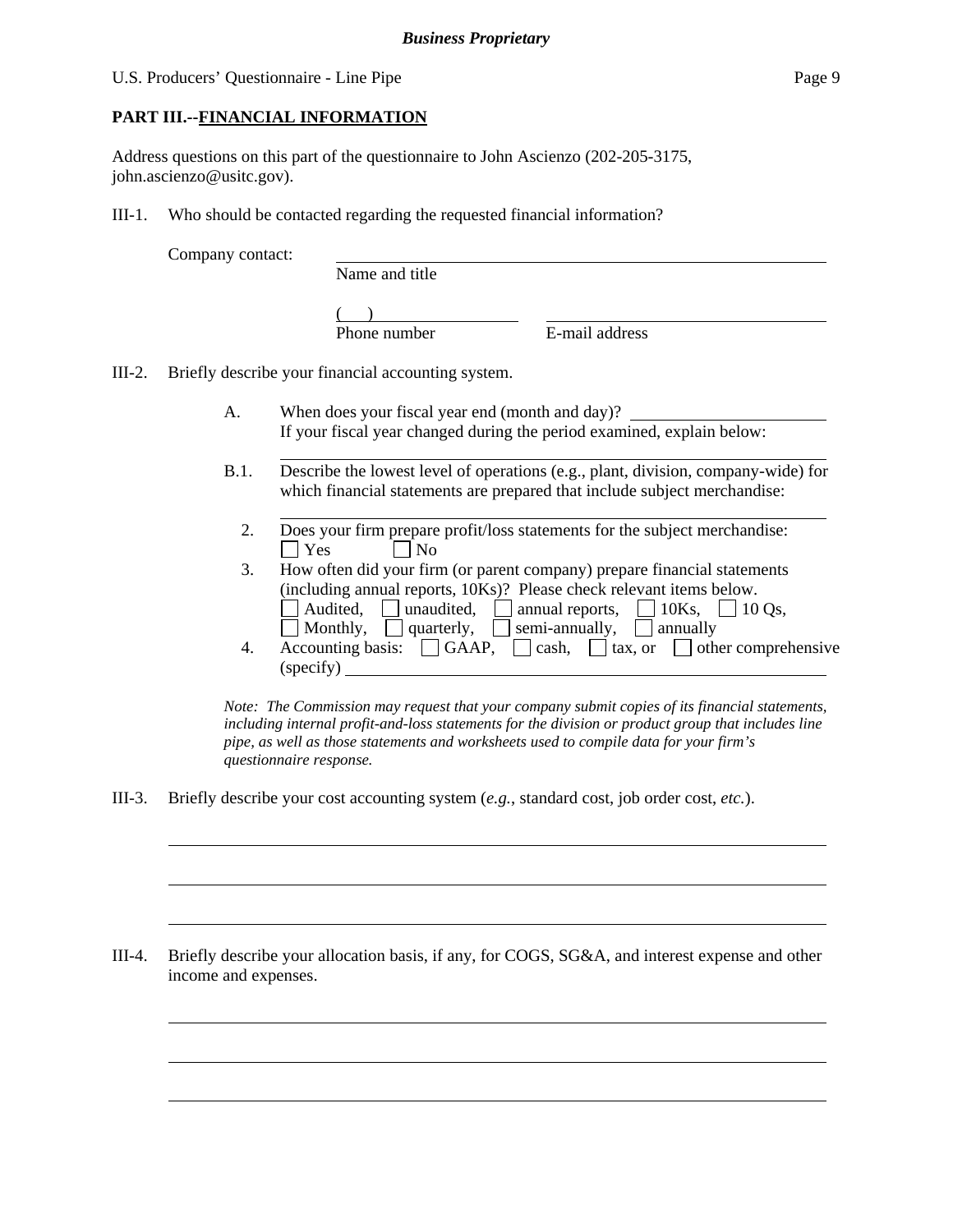#### U.S. Producers' Questionnaire - Line Pipe Page 10

## **PART III.--FINANCIAL INFORMATION***--Continued*

III-5. Product mix.--Please list the products you produced in the facilities in which you produced line pipe, and provide the share of net sales accounted for by these products in your most recent fiscal year:

| Product                  | Percent |
|--------------------------|---------|
| Line pipe                |         |
| Standard/structural pipe |         |
| Large diameter line pipe |         |
| <b>OCTG</b>              |         |
|                          |         |
|                          |         |
|                          |         |
|                          |         |
|                          |         |
|                          |         |

III-6. Does your firm receive inputs (raw materials, labor, energy, or any other services) used in the production of line pipe from any related firm?

 $\Box$  Yes—Continue to question III-7 below.  $\Box$  No--Continue to question III-10 below.

III-7. In the space provided below, identify the inputs related to the production of line pipe that your firm receives from related parties whose financial statements are consolidated with the financial statements of your firm.

Input Related party

l l l l l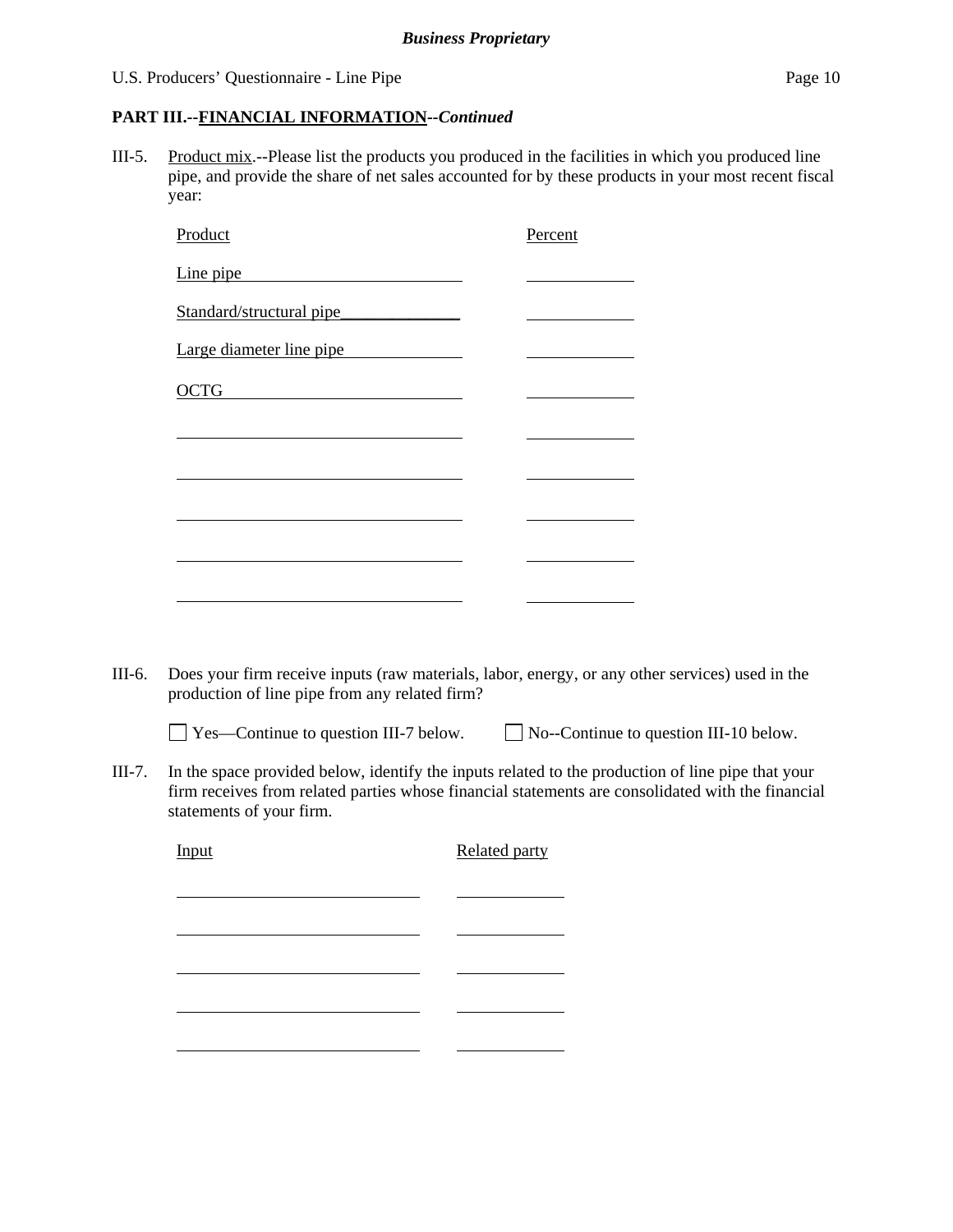U.S. Producers' Questionnaire - Line Pipe Page 11

## **PART III.--FINANCIAL INFORMATION***--Continued*

III-8. With respect to the related companies identified in response to question III-7 above, are their financial statements consolidated with your firm's financial statements? (In other words, are profits or losses arising from intercompany transactions eliminated?

 $\Box$  Yes—Continue to question III-9 below.  $\Box$  No--Continue to question III-10 below.

III-9. All intercompany profit on inputs purchased from related parties that is eliminated pursuant to formal financial statement consolidation should also be eliminated from the costs reported to the Commission in question III-11 (i.e., costs reported in question III-11, to the extent that they reflect inputs purchased from related parties, should only reflect the related party's cost and not include an associated profit component). Reasonable methods for determining and eliminating the associated profit on inputs purchased from related parties are acceptable.

 Has your firm complied with the Commission's instructions regarding costs associated with inputs purchased from related parties?

Yes No—Please contact John Ascienzo (202-205-3175, john.ascienzo@usitc.gov).

III-10. Nonrecurring charges.--For each annual and interim period for which financial results are reported in question III-11, please indicate in the schedule below the specific nonrecurring charges, the particular expense/cost line items from question III-11 where the associated charges are included, a brief description of the charges, and the associated values (*in \$1,000*). Nonrecurring charges would include, but are not limited to, items such as asset write-offs and accelerated depreciation due to restructuring of the company's line pipe operations.

|                                                                                                                                                                                                                                      | Fiscal years ended-- |  |  |
|--------------------------------------------------------------------------------------------------------------------------------------------------------------------------------------------------------------------------------------|----------------------|--|--|
| <b>Item</b>                                                                                                                                                                                                                          |                      |  |  |
| Non-recurring charges: (In this column please<br>provide a brief description of each nonrecurring<br>charge and indicate the particular expense/cost line<br>items where the associated charges are included in<br>question III-11.) |                      |  |  |
|                                                                                                                                                                                                                                      |                      |  |  |
| $\overline{2}$ .                                                                                                                                                                                                                     |                      |  |  |
| 3.                                                                                                                                                                                                                                   |                      |  |  |
| 4.                                                                                                                                                                                                                                   |                      |  |  |
| 5.                                                                                                                                                                                                                                   |                      |  |  |
| 6.                                                                                                                                                                                                                                   |                      |  |  |
| 7.                                                                                                                                                                                                                                   |                      |  |  |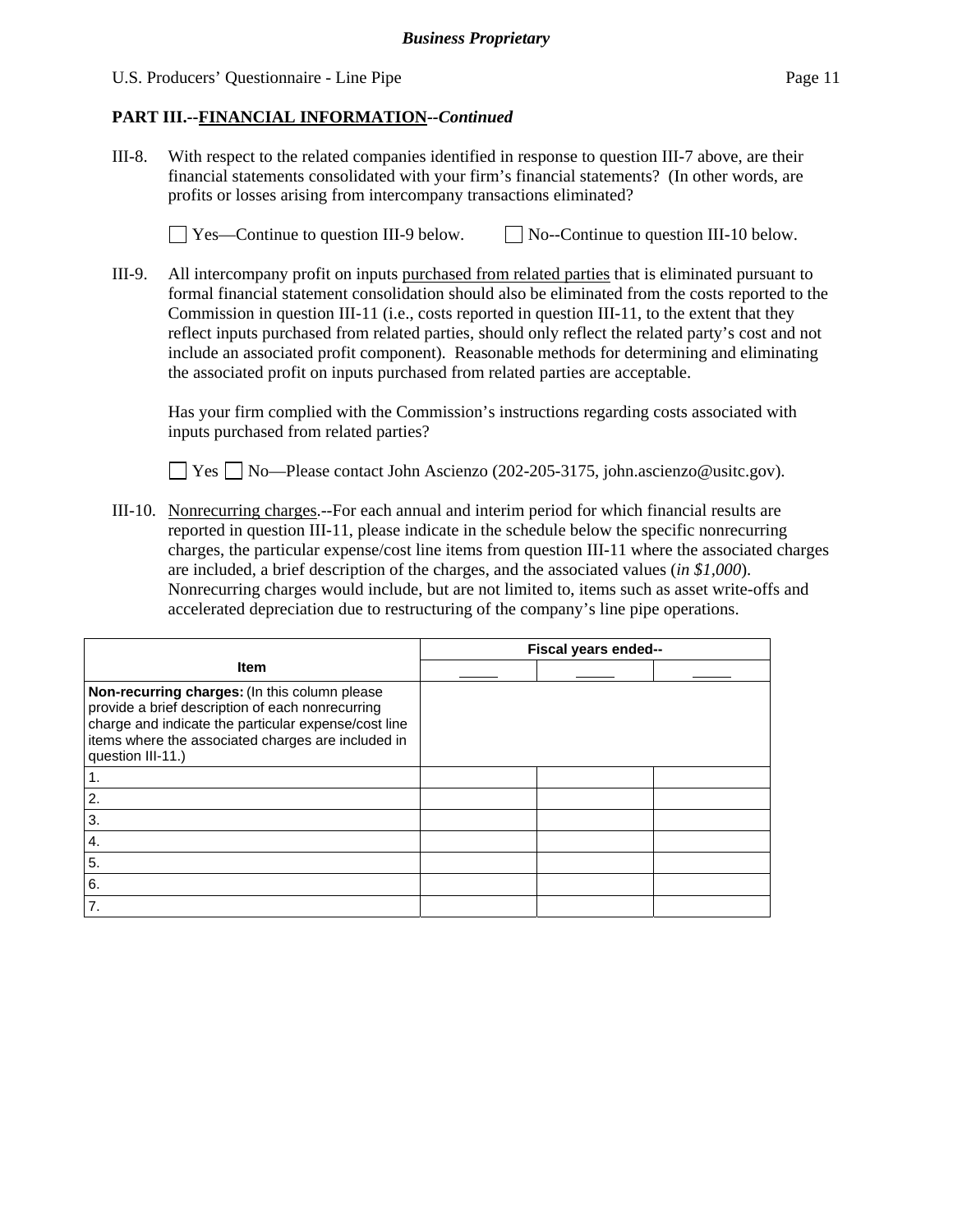## **PART III.--FINANCIAL INFORMATION***--Continued*

III-11. Operations on line pipe.--Report the revenue and related cost information requested below on the line pipe operations of your U.S. establishment(s).<sup>1</sup> Do not report resales of products. Note that internal consumption and transfers to related firms must be valued at fair market value and purchases from related firms must be at  $cost<sup>2</sup>$ . Provide data for your three most recently completed fiscal years in chronological order from left to right. If your firm was involved in tolling operations (either as the toller or as the tollee) please contact John Ascienzo at (202) 205- 3175 before completing this section of the questionnaire.

| Quantity (in short tons) and value (in \$1,000)                                                          |                      |  |  |
|----------------------------------------------------------------------------------------------------------|----------------------|--|--|
|                                                                                                          | Fiscal years ended-- |  |  |
| <b>Item</b>                                                                                              |                      |  |  |
| Net sales quantities: <sup>3</sup>                                                                       |                      |  |  |
| Commercial sales                                                                                         |                      |  |  |
| Internal consumption                                                                                     |                      |  |  |
| Transfers to related firms                                                                               |                      |  |  |
| Total net sales quantities                                                                               |                      |  |  |
| Net sales values: $3$                                                                                    |                      |  |  |
| Commercial sales                                                                                         |                      |  |  |
| Internal consumption                                                                                     |                      |  |  |
| Transfers to related firms                                                                               |                      |  |  |
| Total net sales values                                                                                   |                      |  |  |
| Cost of goods sold (COGS): <sup>4</sup>                                                                  |                      |  |  |
| Raw materials                                                                                            |                      |  |  |
| Direct labor                                                                                             |                      |  |  |
| Other factory costs                                                                                      |                      |  |  |
| <b>Total COGS</b>                                                                                        |                      |  |  |
| <b>Gross profit or (loss)</b>                                                                            |                      |  |  |
| Selling, general, and administrative<br>(SG&A) expenses:                                                 |                      |  |  |
| Selling expenses                                                                                         |                      |  |  |
| General and administrative expenses                                                                      |                      |  |  |
| Total SG&A expenses                                                                                      |                      |  |  |
| <b>Operating income (loss)</b>                                                                           |                      |  |  |
| Other income and expenses:                                                                               |                      |  |  |
| Interest expense                                                                                         |                      |  |  |
| All other expense items                                                                                  |                      |  |  |
| All other income items                                                                                   |                      |  |  |
| All other income or expenses, net                                                                        |                      |  |  |
| Net income or (loss) before income taxes                                                                 |                      |  |  |
| Depreciation/amortization included above                                                                 |                      |  |  |
| Include only sales (whether domestic or export) and costs related to your U.S. manufacturing operations. |                      |  |  |

<sup>2</sup> Please list the expense categories and amounts of any profits on internal inputs or inputs from related firms that are reflected on your books but which are eliminated from the costs reported below.

 $\frac{3}{2}$ Less discounts, returns, allowances, and prepaid freight. The quantities and values should approximate the corresponding shipment quantities and values reported in Part II of this questionnaire.

<sup>4</sup> COGS should include costs associated with internal consumption and transfers to related firms.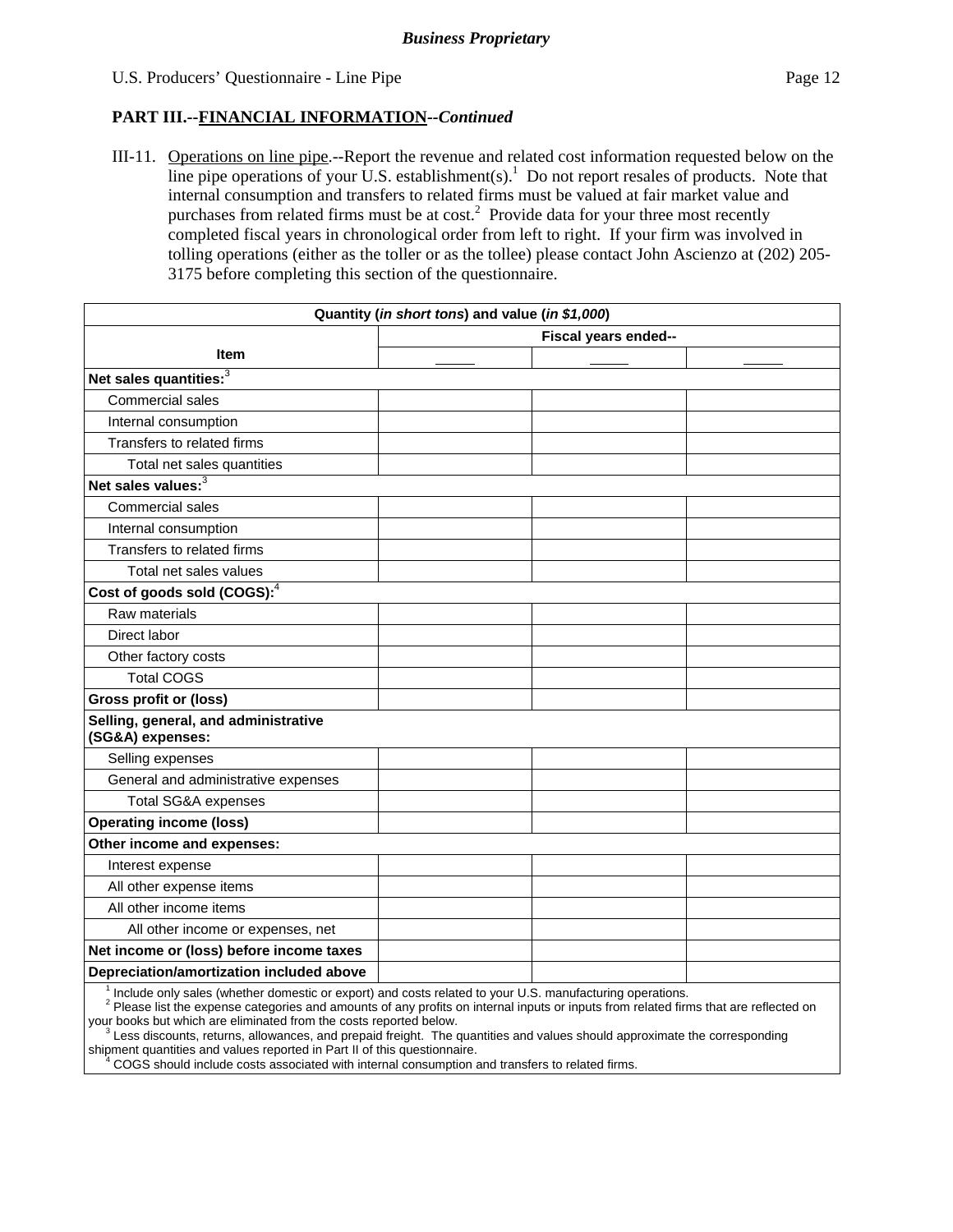## **PART III.--FINANCIAL INFORMATION***--Continued*

III-12. Asset values.--Report the total assets associated with the production, warehousing, and sale of line pipe. If your firm does not maintain some or all of the specific asset data in the normal course of business, please estimate it based upon some rational method (such as production, sales, or costs) that is consistent with your cost allocations in the previous question. Your finished goods inventory value should reconcile with the inventory quantity data reported in Part II. Provide data as of the end of your three most recently completed fiscal years in chronological order from left to right.

| Value (in \$1,000)                                                          |                      |  |  |
|-----------------------------------------------------------------------------|----------------------|--|--|
|                                                                             | Fiscal years ended-- |  |  |
| <b>Item</b>                                                                 |                      |  |  |
| Assets associated with the production,<br>warehousing, and sale of product: |                      |  |  |
| 1. Current assets:                                                          |                      |  |  |
| A. Cash and equivalents                                                     |                      |  |  |
| B. Accounts receivable, net                                                 |                      |  |  |
| C. Inventories (finished goods)                                             |                      |  |  |
| D. Inventories (raw materials and work in<br>process)                       |                      |  |  |
| E. Other (describe: ______)                                                 |                      |  |  |
| F. Total current assets (lines 1.A. through<br>1.E.)                        |                      |  |  |
| 2. Property, plant, and equipment                                           |                      |  |  |
| A. Original cost of property, plant, and<br>equipment                       |                      |  |  |
| B. Less: Accumulated depreciation                                           |                      |  |  |
| C. Equals: Book value of property, plant,<br>and equipment                  |                      |  |  |
| 3. Other (describe: _____)                                                  |                      |  |  |
| 4. Other (describe: )                                                       |                      |  |  |
| <b>5. Total assets (lines 1.F., 2.C., 3 and 4)</b>                          |                      |  |  |

III-13. Capital expenditures and research and development expenditures.--Report your firm's capital expenditures and research and development expenditures on line pipe. Provide data for your three most recently completed fiscal years in chronological order from left to right.

| Value (in \$1,000)                           |                      |  |  |
|----------------------------------------------|----------------------|--|--|
|                                              | Fiscal years ended-- |  |  |
| <b>Item</b>                                  |                      |  |  |
| <b>Capital expenditures</b>                  |                      |  |  |
| <b>Research and development expenditures</b> |                      |  |  |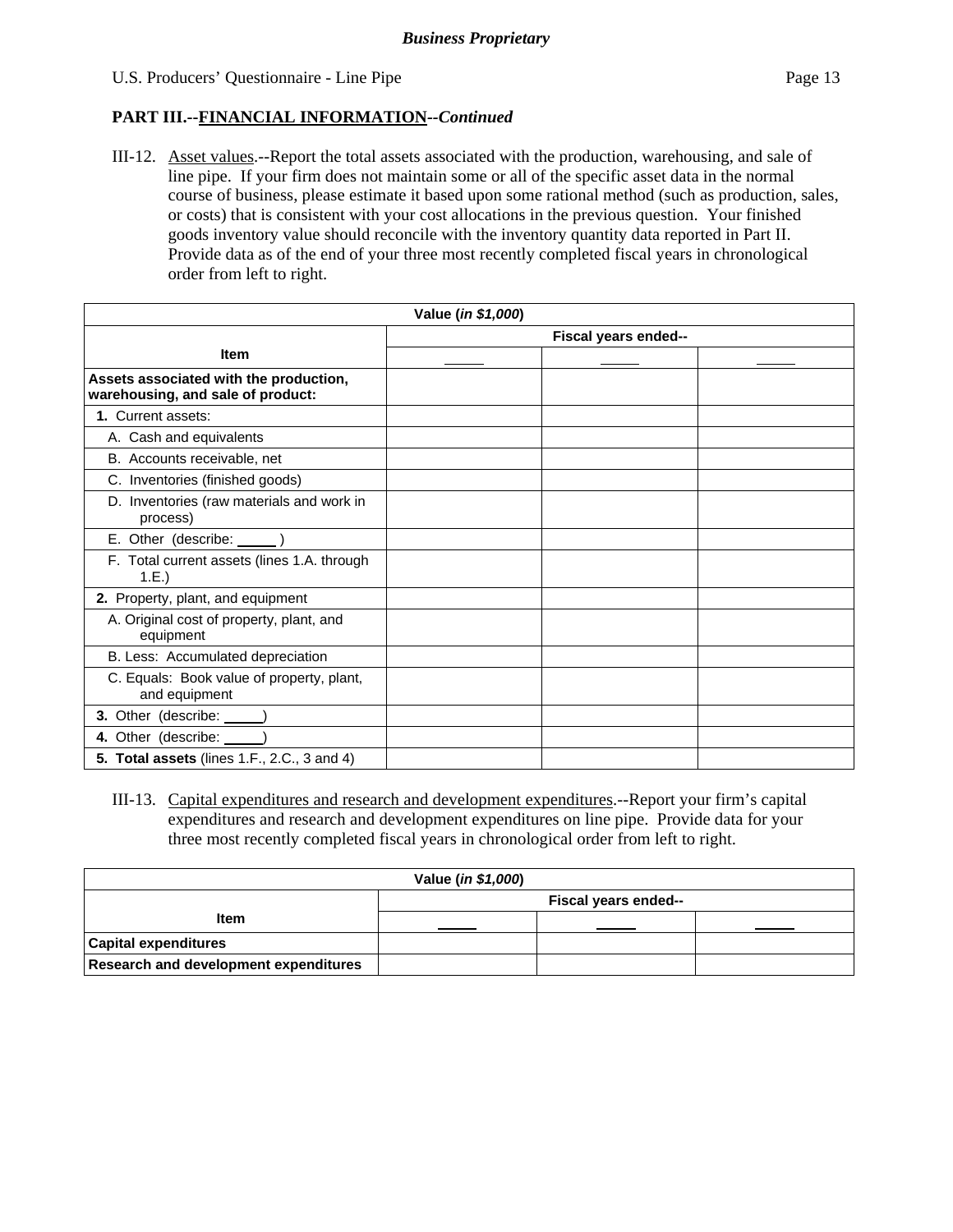## **PART III.--FINANCIAL INFORMATION***--Continued*

- III-14. Since January 1, 2005, has your firm experienced any actual negative effects on its return on investment or its growth, investment, ability to raise capital, existing development and production efforts (including efforts to develop a derivative or more advanced version of the product), or the scale of capital investments as a result of imports of line pipe from China or Korea?
	- $\Box$  No  $\Box$  Yes--My firm has experienced actual negative effects as follows:
		- Cancellation, postponement, or rejection of expansion projects
		- Denial or rejection of investment proposal
		- $\Box$  Reduction in the size of capital investments
		- $\Box$  Rejection of bank loans
		- **Lowering of credit rating**
		- $\Box$  Problem related to the issue of stocks or bonds
		- Other (specify)

 $\overline{a}$ 

 $\overline{a}$ 

 $\overline{a}$ 

III-15. Does your firm anticipate any negative impact of imports of line pipe from China or Korea?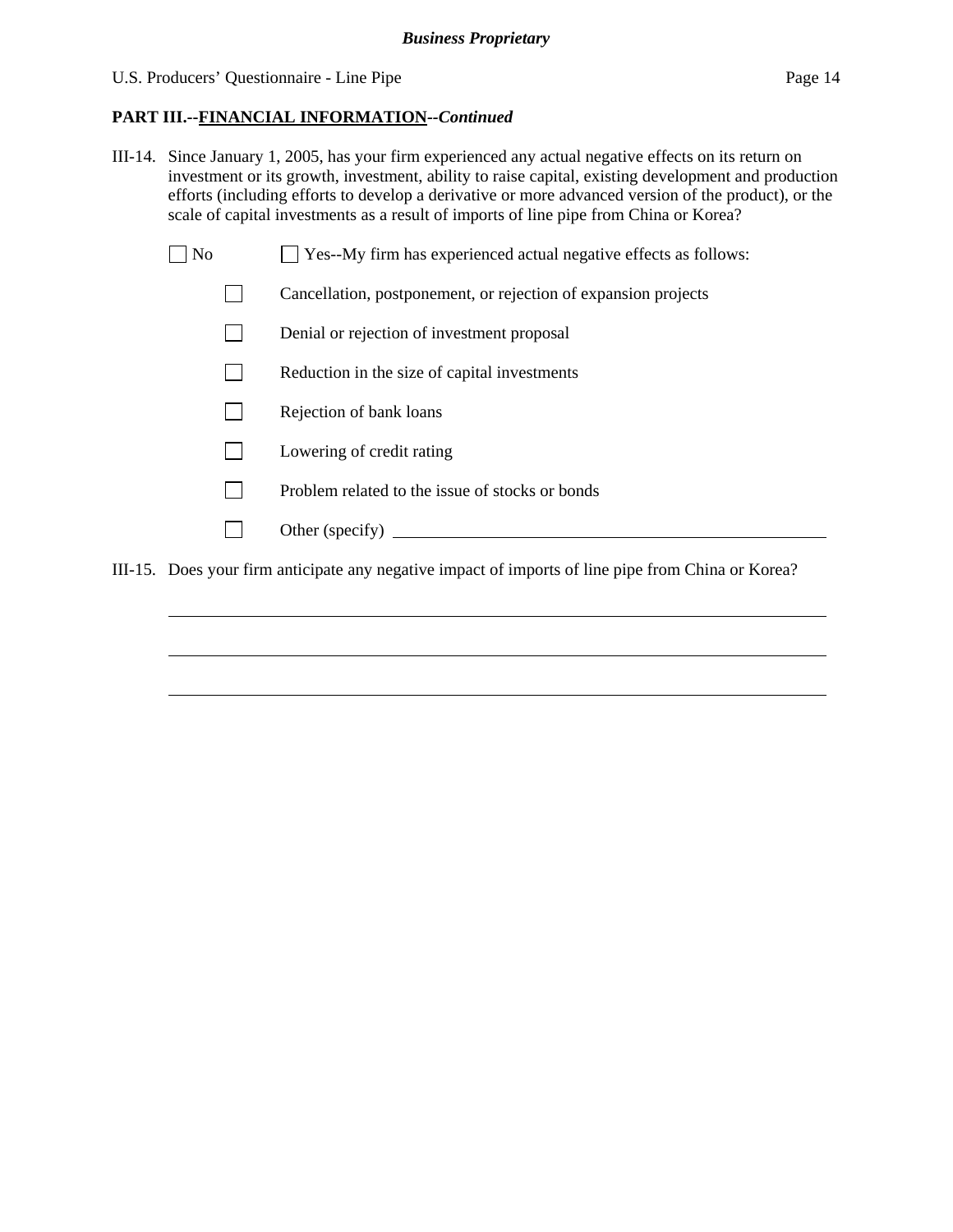## **PART IV.--PRICING AND RELATED INFORMATION**

Further information on this part of the questionnaire can be obtained from Clark Workman (202-205- 3248, clark.workman@usitc.gov)

IV-1. Who should be contacted regarding the requested pricing and related information?

Company contact:

Name and title

 $($ Phone number E-mail address

## **PRICE DATA**

This section requests quarterly quantity and value data on your firm's U.S. shipments of the following products during January 2005-December 2007.

*Product 1***.--** API 5L Grades B/X42 welded pipe, 4-inch nominal size (4.5 inch outside diameter), plain end, with a wall thickness of 0.237 inch *Product 2***.--** API 5L Grades B/X42 welded pipe, 6-inch nominal size (6.625 inch outside diameter), plain end, with a wall thickness of 0.280 inch. *Product 3***.--** API 5L Grades B/X42 welded pipe, 8-inch nominal size (8 5/8 inch outside diameter), plain end, with a wall thickness of 0.322 inch *Product 4***.--** API 5L Grades B/X42 welded pipe, 12-inch nominal size (12.75 inch outside diameter), plain end, with a wall thickness of 0.375 inch.

**Please note that total dollar values should be f.o.b., U.S. point of shipment and should not include U.S.-inland transportation costs. Total dollar values should reflect the** *final net* **amount paid to you (i.e., should be net of all deductions for discounts or rebates). See instruction booklet.**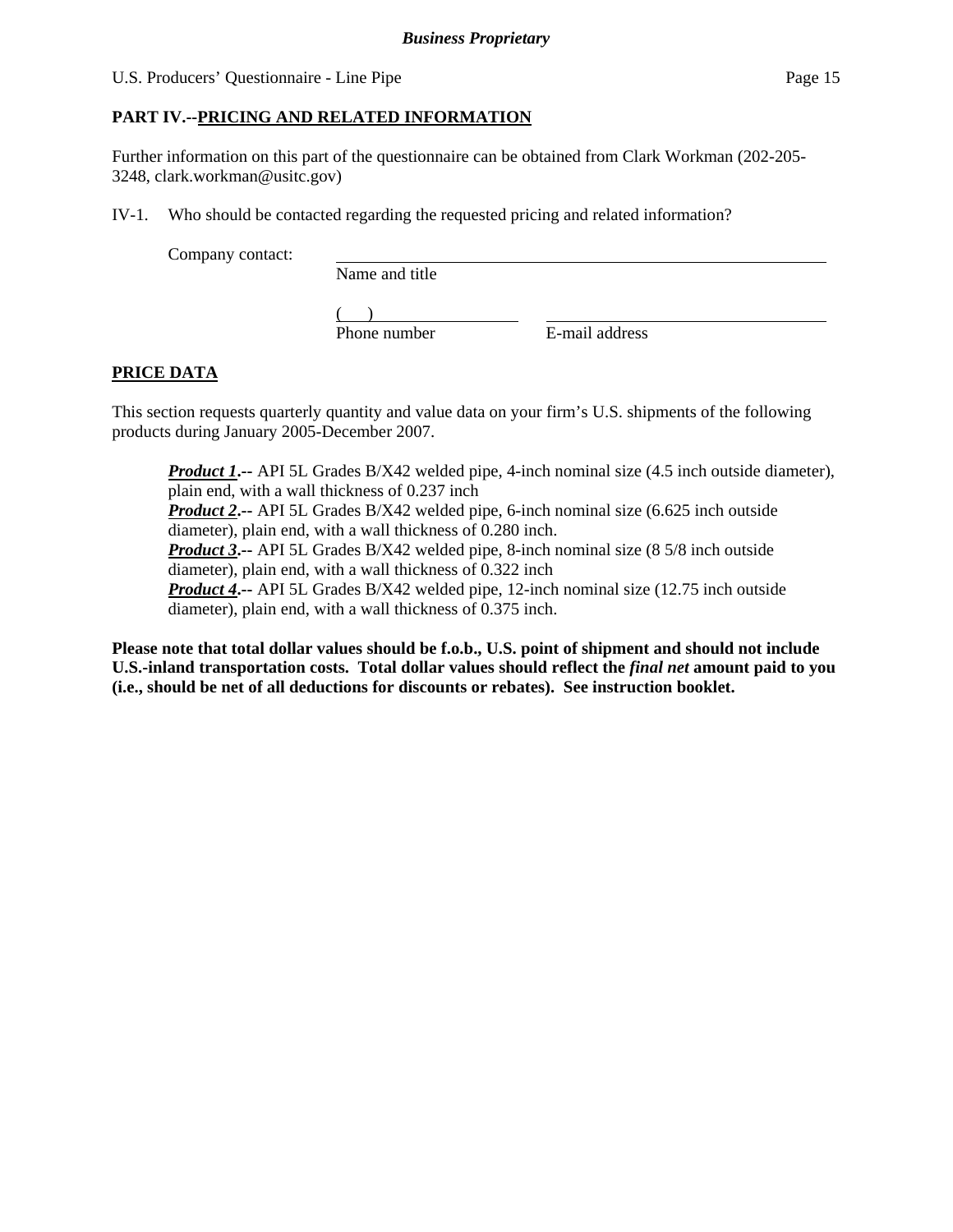## U.S. Producers' Questionnaire - Line Pipe Page 16

## **PART IV.--PRICING AND RELATED INFORMATION***--Continued*

IV-2. Report below the quarterly price data<sup>1</sup> for pricing products<sup>2</sup> produced and sold by your firm.

| Quantity (in short tons) and value (in dollars) |                  |       |                                                                                                                                |                  |          |                  |
|-------------------------------------------------|------------------|-------|--------------------------------------------------------------------------------------------------------------------------------|------------------|----------|------------------|
| Period of                                       | <b>Product 1</b> |       |                                                                                                                                | <b>Product 2</b> |          | <b>Product 3</b> |
| shipment                                        | Quantity         | Value | Quantity                                                                                                                       | Value            | Quantity | Value            |
| 2005:                                           |                  |       |                                                                                                                                |                  |          |                  |
| Jan-Mar                                         |                  |       |                                                                                                                                |                  |          |                  |
| Apr-Jun                                         |                  |       |                                                                                                                                |                  |          |                  |
| Jul-Sep                                         |                  |       |                                                                                                                                |                  |          |                  |
| Oct-Dec                                         |                  |       |                                                                                                                                |                  |          |                  |
| 2006:                                           |                  |       |                                                                                                                                |                  |          |                  |
| Jan-Mar                                         |                  |       |                                                                                                                                |                  |          |                  |
| Apr-Jun                                         |                  |       |                                                                                                                                |                  |          |                  |
| Jul-Sep                                         |                  |       |                                                                                                                                |                  |          |                  |
| Oct-Dec                                         |                  |       |                                                                                                                                |                  |          |                  |
| 2007:                                           |                  |       |                                                                                                                                |                  |          |                  |
| Jan-Mar                                         |                  |       |                                                                                                                                |                  |          |                  |
| Apr-Jun                                         |                  |       |                                                                                                                                |                  |          |                  |
| Jul-Sep                                         |                  |       |                                                                                                                                |                  |          |                  |
| Oct-Dec                                         |                  |       |                                                                                                                                |                  |          |                  |
| Period of                                       | Product 4        |       |                                                                                                                                |                  |          |                  |
| shipment                                        | Quantity         | Value |                                                                                                                                |                  |          |                  |
| 2005:                                           |                  |       |                                                                                                                                |                  |          |                  |
| Jan-Mar                                         |                  |       |                                                                                                                                |                  |          |                  |
| Apr-Jun                                         |                  |       |                                                                                                                                |                  |          |                  |
| Jul-Sep                                         |                  |       |                                                                                                                                |                  |          |                  |
| Oct-Dec                                         |                  |       |                                                                                                                                |                  |          |                  |
| 2006:                                           |                  |       |                                                                                                                                |                  |          |                  |
| Jan-Mar                                         |                  |       |                                                                                                                                |                  |          |                  |
| Apr-Jun<br>Jul-Sep                              |                  |       |                                                                                                                                |                  |          |                  |
| Oct-Dec                                         |                  |       |                                                                                                                                |                  |          |                  |
| 2007:                                           |                  |       |                                                                                                                                |                  |          |                  |
| Jan-Mar                                         |                  |       |                                                                                                                                |                  |          |                  |
| Apr-Jun                                         |                  |       |                                                                                                                                |                  |          |                  |
| Jul-Sep                                         |                  |       |                                                                                                                                |                  |          |                  |
| Oct-Dec                                         |                  |       |                                                                                                                                |                  |          |                  |
|                                                 |                  |       | $1$ Net values (i.e., gross sales values less all discounts, allowances, rebates, prepaid freight, and the value of returned   |                  |          |                  |
| goods), f.o.b. your U.S. point of shipment.     |                  |       |                                                                                                                                |                  |          |                  |
|                                                 |                  |       | <sup>2</sup> Pricing product definitions are provided on the first page of section IV.                                         |                  |          |                  |
|                                                 |                  |       |                                                                                                                                |                  |          |                  |
| a description of your product:                  |                  |       | Note.--If your product does not exactly meet the product specifications but is competitive with the specified product, provide |                  |          |                  |
|                                                 |                  |       |                                                                                                                                |                  |          |                  |
|                                                 |                  |       |                                                                                                                                |                  |          |                  |
|                                                 |                  |       |                                                                                                                                |                  |          |                  |
|                                                 |                  |       |                                                                                                                                |                  |          |                  |
|                                                 |                  |       |                                                                                                                                |                  |          |                  |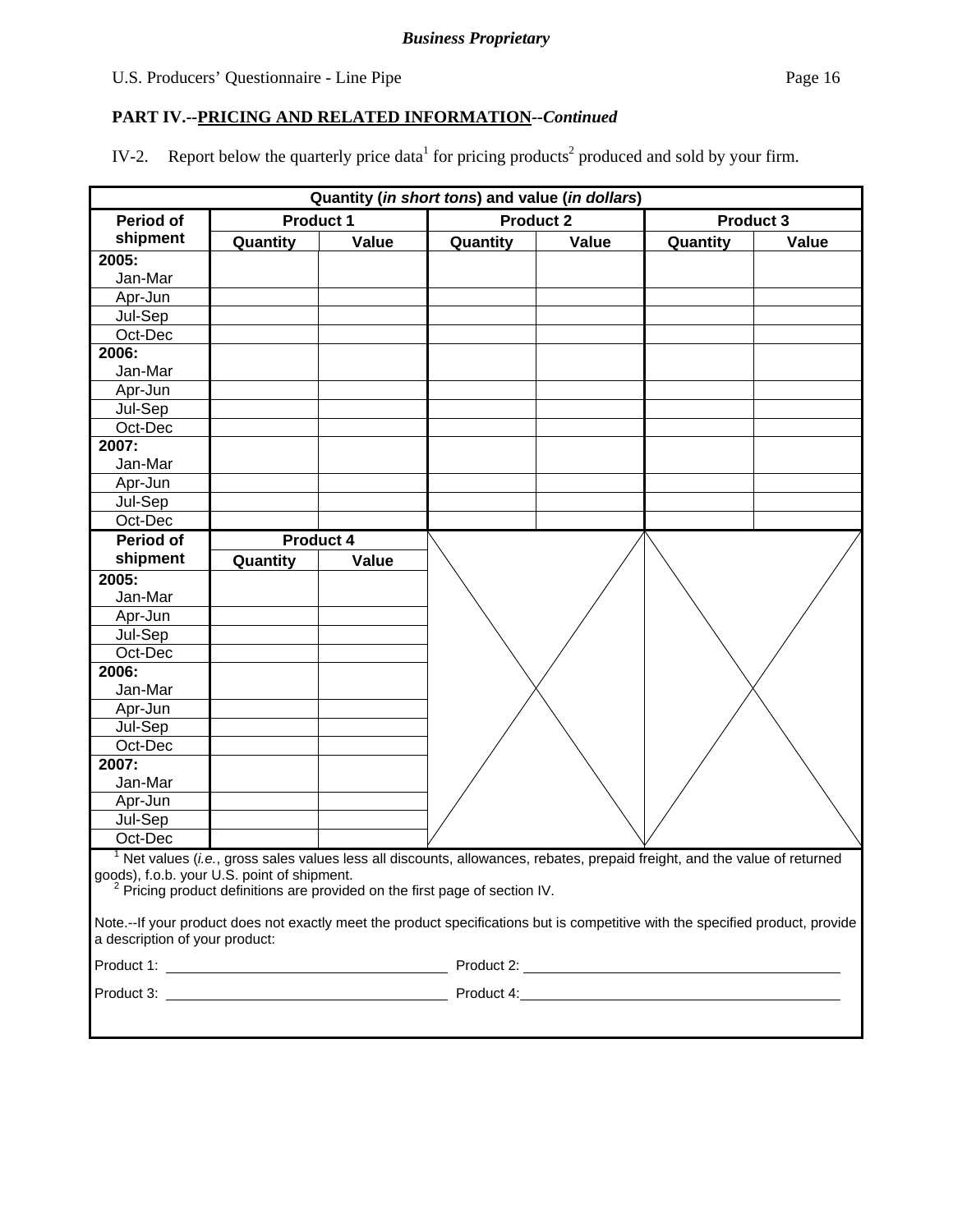## U.S. Producers' Questionnaire - Line Pipe Page 17

## **PART IV.--PRICING AND RELATED INFORMATION***--Continued*

| $IV-3.$ | How does your firm determine the prices that it charges for sales of line pipe (check all that<br>apply)? If your firm issues price lists, please include a copy of a recent price list with your<br>submission. If your price list is large, please submit sample pages. |                                                                                                                               |                               |  |                    |
|---------|---------------------------------------------------------------------------------------------------------------------------------------------------------------------------------------------------------------------------------------------------------------------------|-------------------------------------------------------------------------------------------------------------------------------|-------------------------------|--|--------------------|
|         |                                                                                                                                                                                                                                                                           | Transaction by transaction                                                                                                    | Contracts                     |  | Set price lists    |
|         |                                                                                                                                                                                                                                                                           | Other--Please describe:                                                                                                       |                               |  |                    |
|         |                                                                                                                                                                                                                                                                           |                                                                                                                               |                               |  |                    |
| IV-4.   |                                                                                                                                                                                                                                                                           | Please describe your firm's discount policy ( <i>check all that apply</i> ).                                                  |                               |  |                    |
|         |                                                                                                                                                                                                                                                                           | Quantity discounts                                                                                                            | Annual total volume discounts |  | No discount policy |
|         |                                                                                                                                                                                                                                                                           |                                                                                                                               |                               |  |                    |
|         |                                                                                                                                                                                                                                                                           |                                                                                                                               |                               |  |                    |
| $IV-5.$ | (a)                                                                                                                                                                                                                                                                       | What are your firm's typical sales terms for its U.S.-produced imported line pipe (e.g.,<br>$2/10$ net 30 days)? ___________. |                               |  |                    |
|         | (b)                                                                                                                                                                                                                                                                       | On what basis are your prices of its U.S.-produced line pipe usually quoted? (check one)<br>F.o.b.--Please specify point:     |                               |  | Delivered          |

IV-6. Approximately what share of your firm's sales of its U.S.-produced line pipe in 2007 were on a (1) long-term contract basis (multiple deliveries for more than 12 months), (2) short-term contract basis (multiple deliveries up to 12 months), and (3) spot sales basis (for a single delivery)?

| Type of sale         | Share of sales (percent) |
|----------------------|--------------------------|
|                      |                          |
| Long term contracts  |                          |
|                      |                          |
| Short term contracts |                          |
|                      |                          |
| Spot sales           |                          |
|                      |                          |
| otal                 | 100%                     |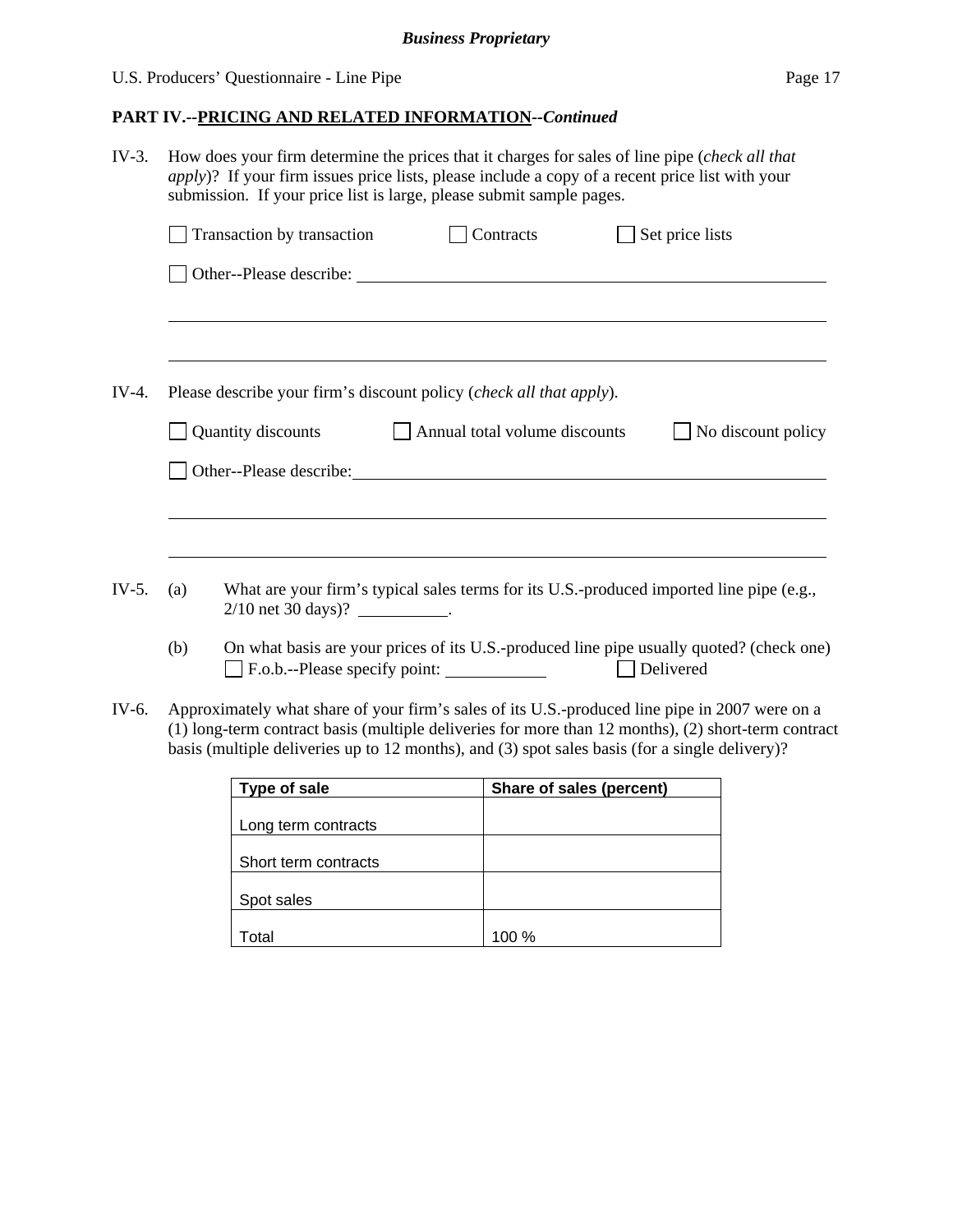## **PART IV.--PRICING AND RELATED INFORMATION***--Continued*

| IV-7. If you sell on a long-term contract basis, please answer the following questions with respect to |
|--------------------------------------------------------------------------------------------------------|
| provisions of a typical long-term contract.                                                            |

|       | (a) | What is the average duration of a contract?                                                                                                       |
|-------|-----|---------------------------------------------------------------------------------------------------------------------------------------------------|
|       | (b) | Can prices be renegotiated during the contract period?<br>Yes<br>N <sub>o</sub>                                                                   |
|       | (c) | Price<br>Does the contract fix quantity, price, or both? $\Box$ Quantity<br><b>Both</b>                                                           |
|       | (d) | Yes<br>$\overline{N}$<br>Does the contract have a meet or release provision?                                                                      |
| IV-8. |     | If you sell on a short-term contract basis, please answer the following questions with respect to<br>provisions of a typical short-term contract. |
|       | (a) | What is the average duration of a contract?                                                                                                       |
|       | (b) | Yes<br>Can prices be renegotiated during the contract period?<br>$ $ No                                                                           |
|       | (c) | Price<br>Does the contract fix quantity, price, or both? $\Box$ Quantity<br><b>Both</b>                                                           |
|       | (d) | Yes<br><b>Not</b><br>Does the contract have a meet or release provision?                                                                          |

IV-9. What is the average lead time between a customer's order and the date of delivery for your firm's sales of your firm's U.S.-produced imported line pipe?

| <b>Source</b>     | Share of sales 2007 | Lead time |
|-------------------|---------------------|-----------|
| From inventory    | percent             | davs      |
| Produced to order | percent             | davs      |
| Total             | 100 percent         | davs      |

- IV-10. (a) What is the approximate percentage of the total delivered cost of line pipe that is accounted for by U.S. inland transportation costs? \_\_\_\_\_ percent.
	- (b) Who generally arranges the transportation to your customers' locations? (check one)  $\Box$ Your firm  $\Box$  or purchaser
	- (c) What proportion of your sales occur within 100 miles of your storage or production facility? percent. Within 101 to 1,000 miles? percent. Over 1,000 miles? percent.

#### IV-11. What is the geographic market area in the United States served by your firm's line pipe? (check all that apply) Northeast Mid-Atlantic Midwest Southeast

| Southwest | Rocky Mountains West Coast | Northwest |
|-----------|----------------------------|-----------|
| National  | $\Box$ Other (describe:    |           |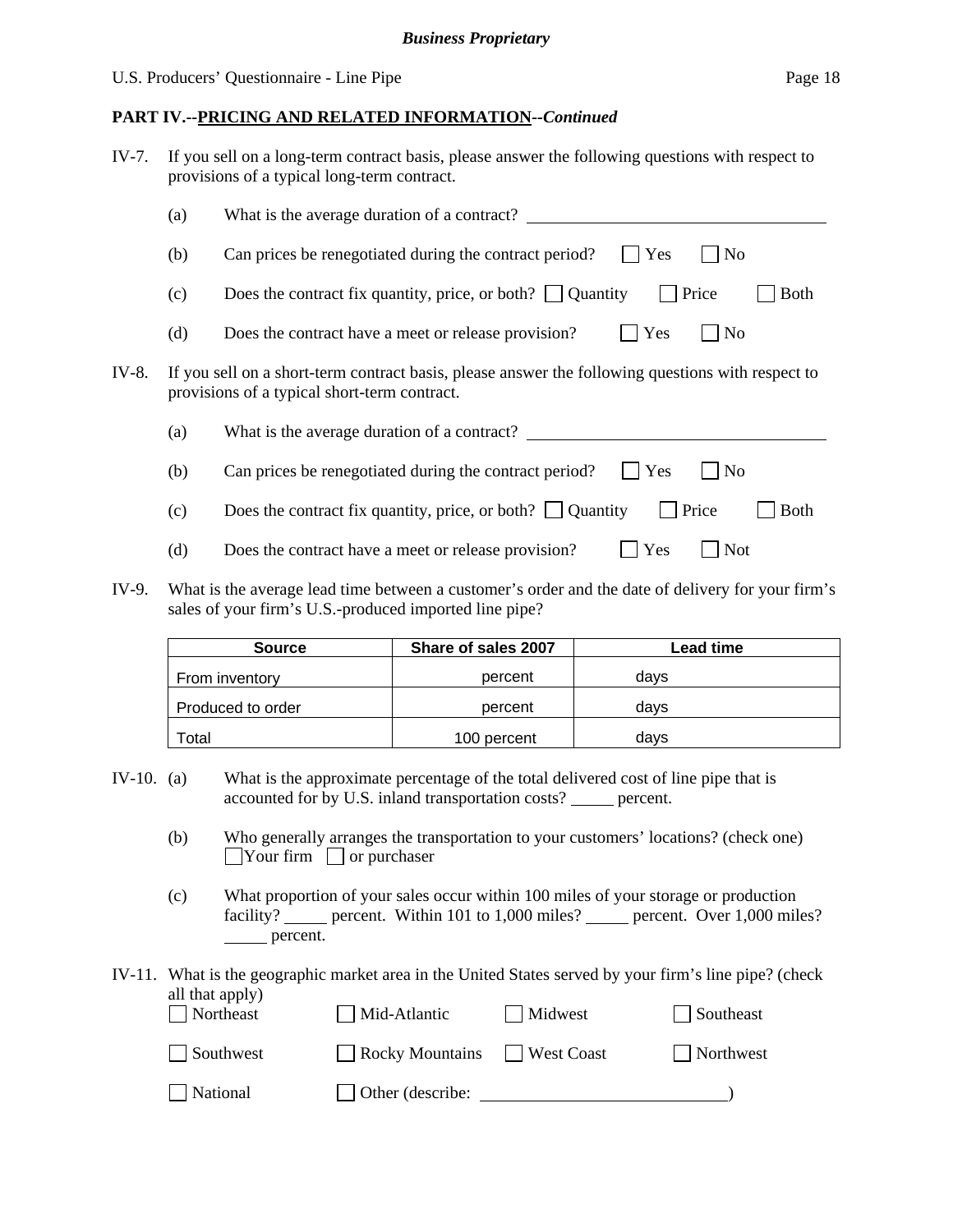$\overline{a}$ 

## **PART IV.--PRICING AND RELATED INFORMATION***--Continued*

IV-12a. Describe the end uses of the line pipe that you manufacture. For each end-use product, what percentage of the total cost is accounted for by line pipe?

| Type of pipe                    | End use |                                                                                                                                                                                | Share of total cost of end use product<br>accounted for by pipe (percent) |
|---------------------------------|---------|--------------------------------------------------------------------------------------------------------------------------------------------------------------------------------|---------------------------------------------------------------------------|
| Single-certified<br>line pipe   |         |                                                                                                                                                                                |                                                                           |
| Multiple-certified<br>line pipe |         |                                                                                                                                                                                |                                                                           |
|                                 |         | IV-13a. Please list in order of importance (#1 being the most important) any products that may be<br>substituted for single-certified line pipe and multi-certified line pipe. |                                                                           |
| Single-certified line pipe      |         | Multiple-certified line pipe                                                                                                                                                   |                                                                           |
|                                 |         |                                                                                                                                                                                |                                                                           |
|                                 |         |                                                                                                                                                                                |                                                                           |

IV-13.(b) For each possible substitute product, please give examples of applications and end uses for which they are substitutes.

3**. \_\_\_\_\_\_\_\_\_\_\_\_\_\_\_\_\_\_\_\_\_\_\_** 3.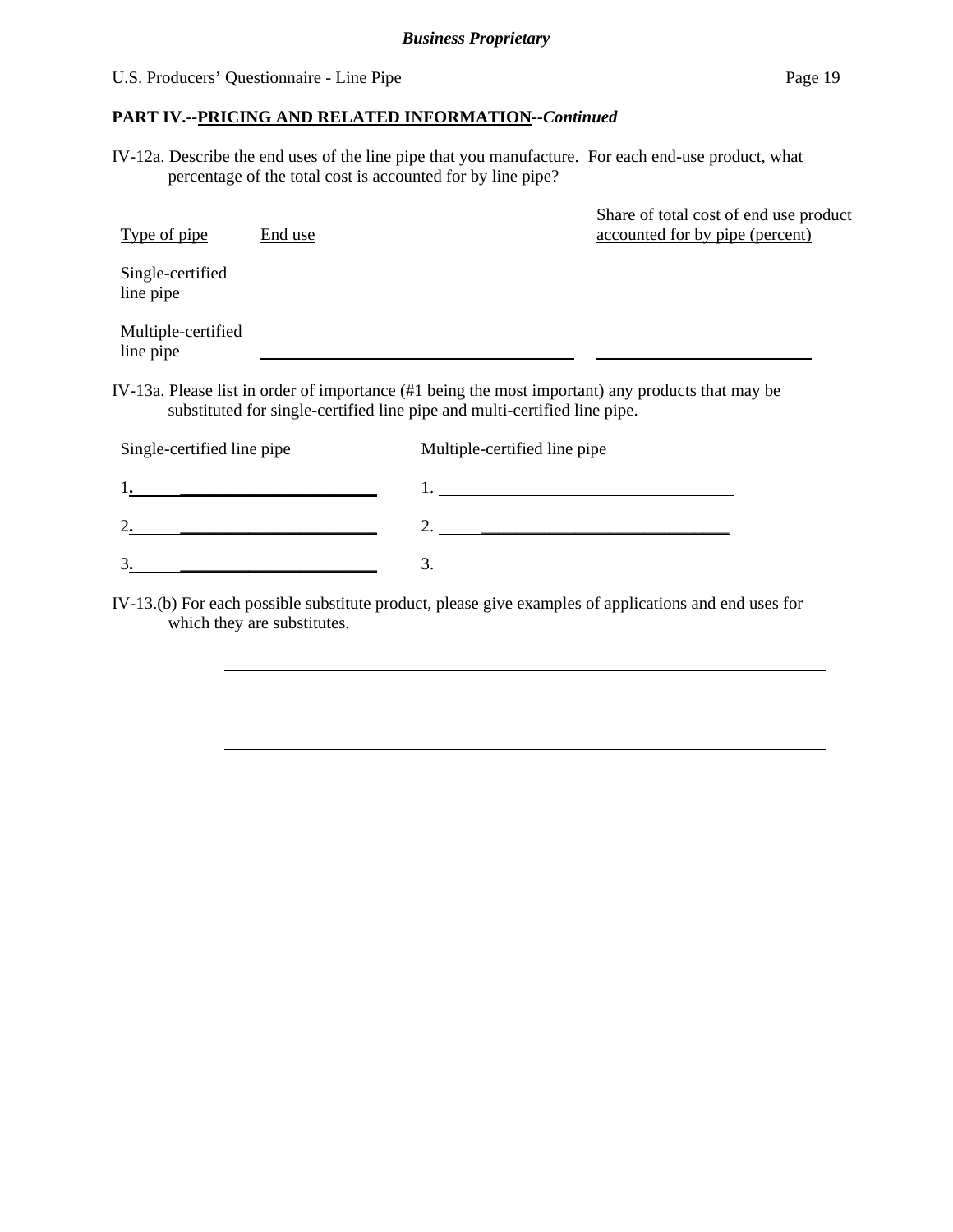| U.S. Producers' Questionnaire - Line Pipe | Page 20 |
|-------------------------------------------|---------|
|                                           |         |

# **PART IV.--PRICING AND RELATED INFORMATION***--Continued*

|               | (c)            | Have changes in the prices of these products affected the price for line pipe? |                                                                                                                                                          |                                     |                                                                                                                                |
|---------------|----------------|--------------------------------------------------------------------------------|----------------------------------------------------------------------------------------------------------------------------------------------------------|-------------------------------------|--------------------------------------------------------------------------------------------------------------------------------|
|               |                | No                                                                             | Yes-- To what degree do changes in their prices affect the price for                                                                                     | type of line pipe or final end use? | line pipe? Does this effect have a time lag? If so, how long is<br>the time lag for each substitute product? Does this vary by |
|               |                |                                                                                |                                                                                                                                                          |                                     |                                                                                                                                |
| III-14. $(a)$ |                |                                                                                | How has the demand within the United States for line pipe changed since January 1,<br>2005? What principal factors affect changes in demand?             |                                     |                                                                                                                                |
|               |                | Increase                                                                       | No Change                                                                                                                                                | Decrease                            | Fluctuated                                                                                                                     |
|               | (b)            |                                                                                | How has the demand outside the United States (if known) for line pipe changed since<br>January 1, 2005? What principal factors affect changes in demand? |                                     |                                                                                                                                |
|               |                | Increase                                                                       | No Change                                                                                                                                                | Decrease                            | Fluctuated                                                                                                                     |
|               |                | January 1, 2005?                                                               | IV-15. Have there been any significant changes in the product range or marketing of line pipe since                                                      |                                     |                                                                                                                                |
|               | N <sub>o</sub> |                                                                                | Yes-- Please describe.                                                                                                                                   |                                     |                                                                                                                                |
|               |                |                                                                                |                                                                                                                                                          |                                     |                                                                                                                                |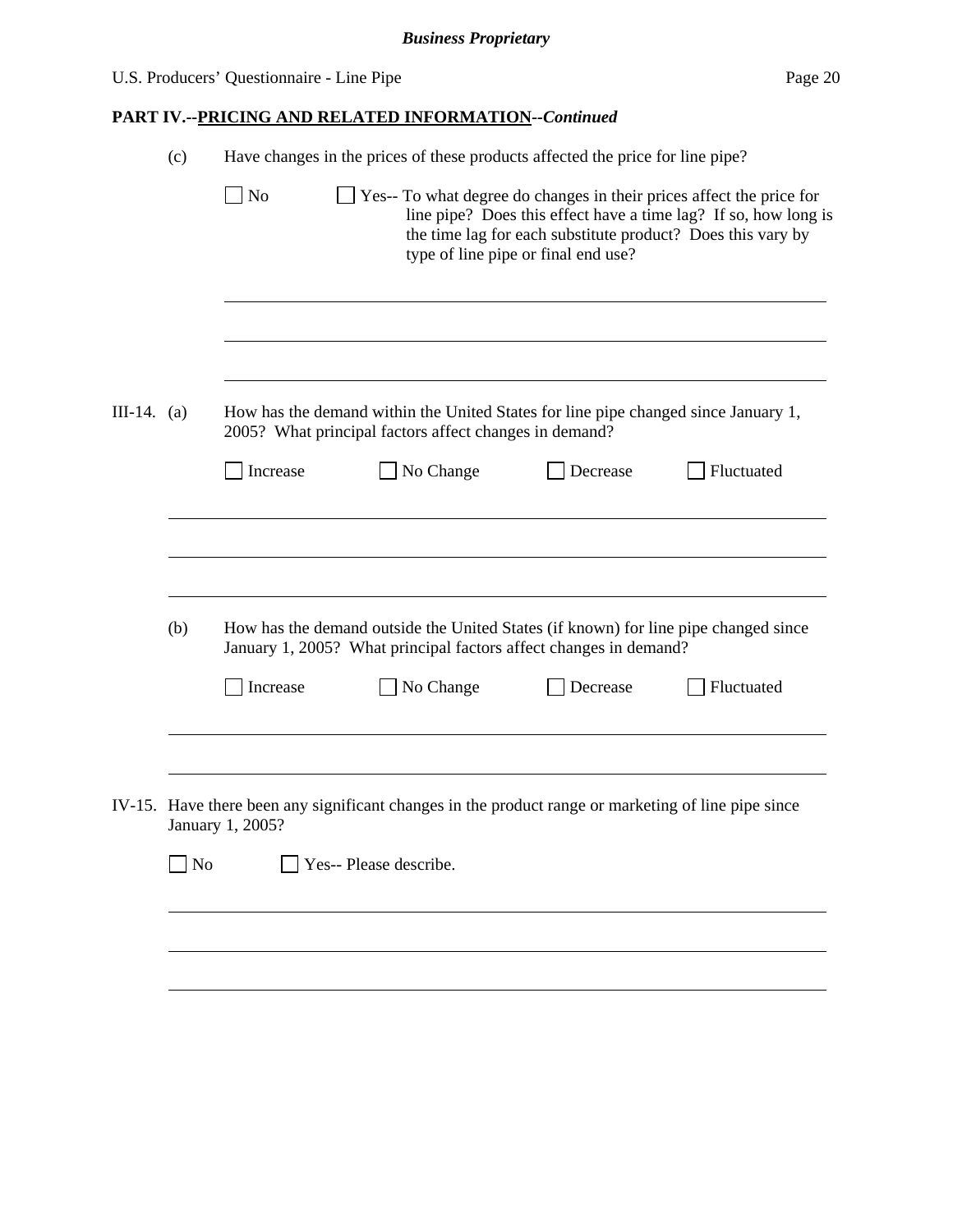## U.S. Producers' Questionnaire - Line Pipe Page 21

## **PART IV.--PRICING AND RELATED INFORMATION***--Continued*

IV-16. Does your firm sell line pipe over the internet?

 $\overline{a}$ 

No  $\Box$  Yes-- Please describe, noting the estimated percentage of your firm's total sales of line pipe in 2007 accounted for by internet sales.

IV-17. Is line pipe produced in the United States and in other countries interchangeable (*i.e.*, can they physically be used in the same applications)? Please indicate below, using "A" to indicate that the products from a specified country-pair are always interchangeable, "F" to indicate that the products are frequently interchangeable, "S" to indicate that the products are sometimes interchangeable, "N" to indicate that the products are never interchangeable, and "0" to indicate no familiarity with products from a specified country-pair.<sup>1</sup>

| <b>Country-pair</b>                                                                                                                                                 | China | Korea | Mexico | Japan | Taiwan | Other<br>countries |
|---------------------------------------------------------------------------------------------------------------------------------------------------------------------|-------|-------|--------|-------|--------|--------------------|
| <b>United States</b>                                                                                                                                                |       |       |        |       |        |                    |
| China                                                                                                                                                               |       |       |        |       |        |                    |
| Korea                                                                                                                                                               |       |       |        |       |        |                    |
| $1$ For any country-pair producing line pipe which is sometimes or never interchangeable, please explain the<br>factors that limit or preclude interchangeable use: |       |       |        |       |        |                    |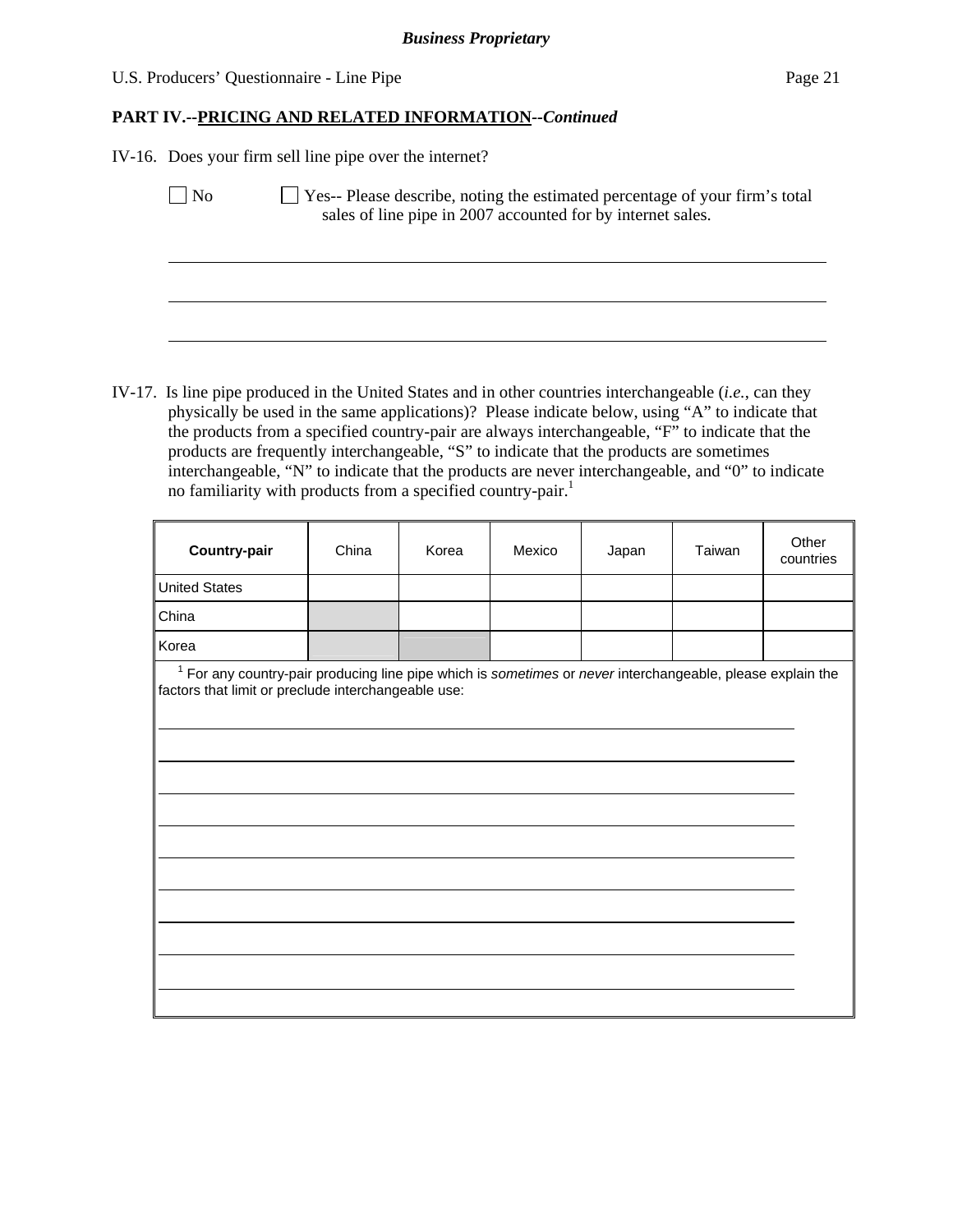## U.S. Producers' Questionnaire - Line Pipe Page 22

 $\overline{a}$ 

 $\overline{a}$ 

 $\overline{a}$ 

 $\overline{a}$ 

## **PART IV.--PRICING AND RELATED INFORMATION***--Continued*

IV-18. Are differences other than price (*i.e.*, quality, availability, transportation network, product range, technical support, *etc.*) between line pipe produced in the United States and in other countries a significant factor in your firm's sales of the products? Please indicate below, using "A" to indicate that such differences are always significant, "F" to indicate that such differences are frequently significant, "S" to indicate that such differences are sometimes significant, "N" to indicate that such differences are never significant, and "0" to indicate no familiarity with products from a specified country-pair.<sup>1</sup>

| <b>Country-pair</b>  | China | Korea | Mexico | Japan | Taiwan | Other<br>countries |
|----------------------|-------|-------|--------|-------|--------|--------------------|
| <b>United States</b> |       |       |        |       |        |                    |
| China                |       |       |        |       |        |                    |
| Korea                |       |       |        |       |        |                    |

<sup>1</sup> For any country-pair for which factors other than price always or frequently are a significant factor in your firm's sales of line pipe, identify the country-pair and report the advantages or disadvantages imparted by such factors: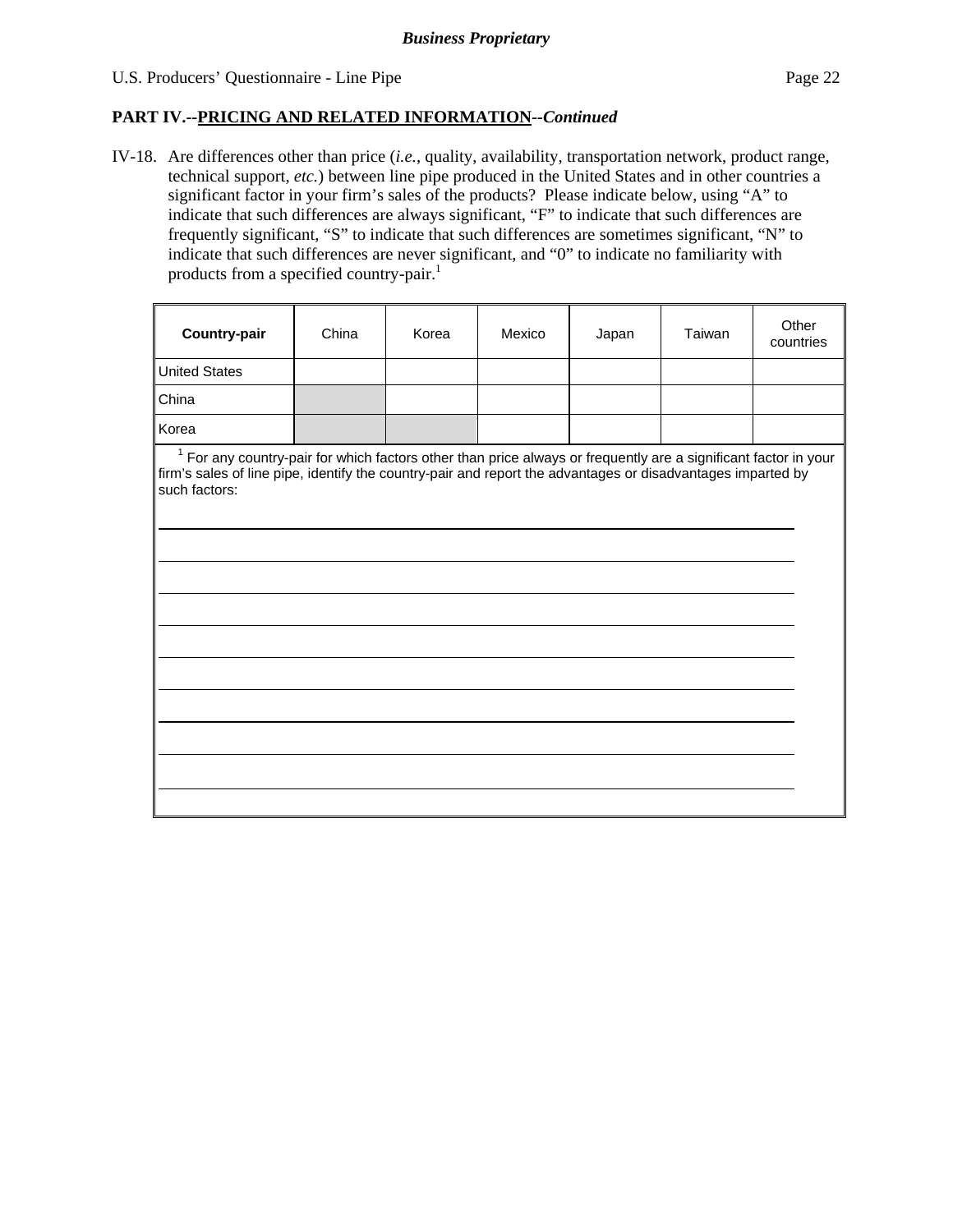## U.S. Producers' Questionnaire - Line Pipe Page 23

## **PART IV.--PRICING AND RELATED INFORMATION***--Continued*

IV-19. Please identify below the names and addresses of your firm's 10 largest customers for line pipe during 2005-2007. Please also provide the name and telephone number of a contact person and the share of the quantity of your firm's total shipments of line pipe that each of these customers accounted for in 2007.

| No.              | <b>Customer's name</b> | Street address (not P.O.<br>box), city, state, and zip<br>code | <b>Contact person</b> | Area<br>code and<br>telephone<br>number | Share of<br>2007<br>sales<br>$(\%)$ |
|------------------|------------------------|----------------------------------------------------------------|-----------------------|-----------------------------------------|-------------------------------------|
| $\mathbf{1}$     |                        |                                                                |                       |                                         |                                     |
| $\mathbf{2}$     |                        |                                                                |                       |                                         |                                     |
| $\mathbf 3$      |                        |                                                                |                       |                                         |                                     |
| $\boldsymbol{4}$ |                        |                                                                |                       |                                         |                                     |
| $5\phantom{a}$   |                        |                                                                |                       |                                         |                                     |
| $\bf 6$          |                        |                                                                |                       |                                         |                                     |
| $\overline{7}$   |                        |                                                                |                       |                                         |                                     |
| $\bf8$           |                        |                                                                |                       |                                         |                                     |
| $\boldsymbol{9}$ |                        |                                                                |                       |                                         |                                     |
| 10               |                        |                                                                |                       |                                         |                                     |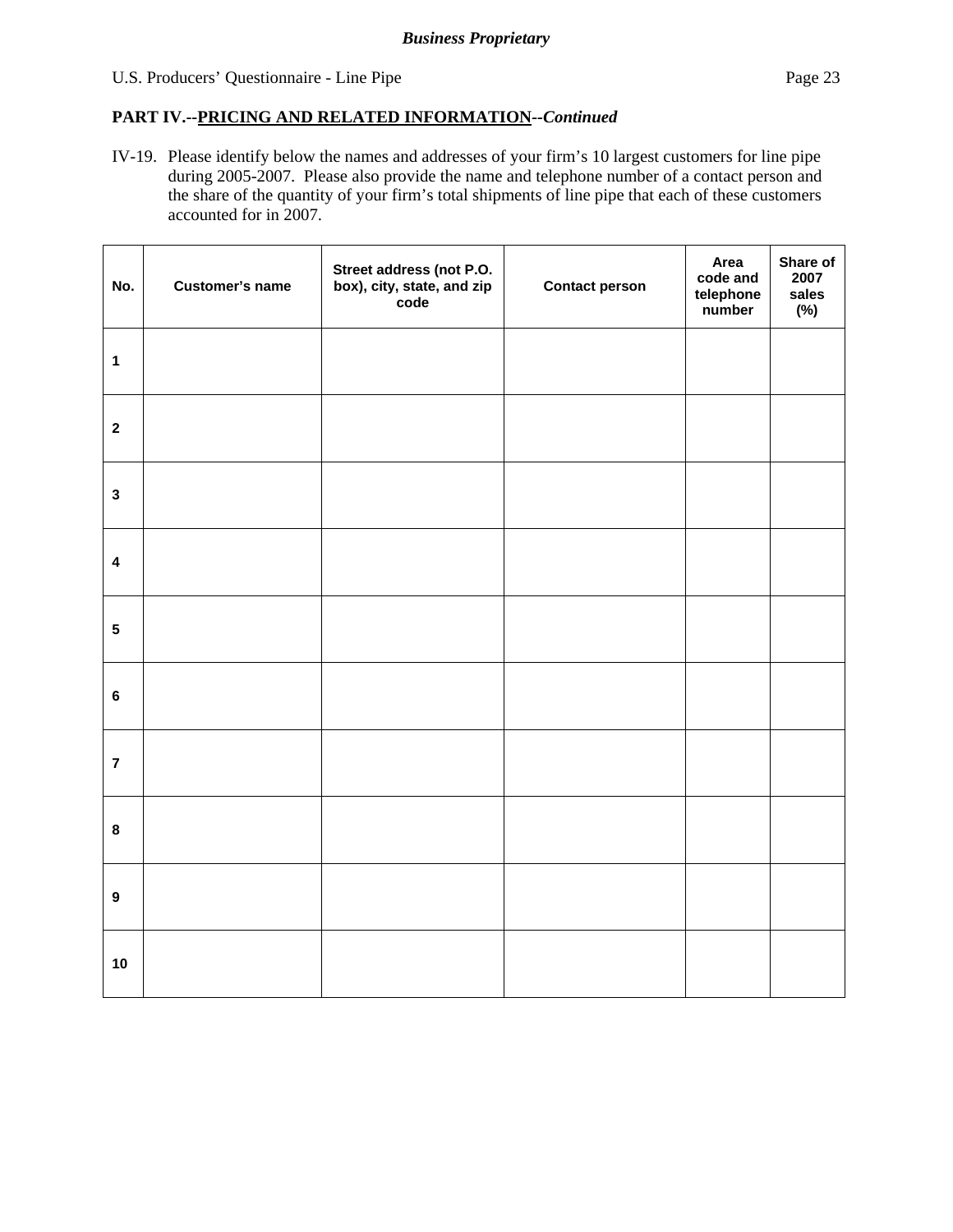## **PART IV.--PRICING AND RELATED INFORMATION***--Continued*

#### IV-20. **COMPETITION FROM IMPORTS--LOST REVENUES**.-- Instructions for preliminary phase: **THIS SECTION IS TO BE COMPLETED ONLY BY NON-PETITIONERS.** (Note: petitioners may provide allegations involving quotes made AFTER the filing of the petition.)

Since January 1, 2005: To avoid losing sales to competitors selling line pipe from China or Korea, did your firm:

| Reduce prices                       | $\Box$ No | $\Box$ Yes |
|-------------------------------------|-----------|------------|
| Roll back announced price increases | $\Box$ No | $\Box$ Yes |

If yes, please furnish as much of the following information as possible for each affected transaction. Document such allegations of lost revenues whenever possible (documentation could include copies of invoices, sales reports, or letters from customers). Please note that the Commission may contact the firms named to verify the allegations reported.

Customer name, contact person, phone and fax numbers Specific product(s) involved Date of your initial price quotation Quantity involved Your initial *rejected* price quotation (total delivered value) Your *accepted* price quotation (total delivered value) The country of origin of the competing imported product The competing price quotation of the imported product (total delivered value)

| Customer name,<br>contact person,<br>phone and fax<br>numbers | <b>Product</b> | Date of<br>quote | Quantity<br>(short tons) | <b>Initial</b><br>rejected U.S.<br>price (total<br>value--<br>dollars) | <b>Appected</b><br>U.S. price<br>(total value--<br>dollars) | <b>Country of</b><br>origin | <b>Competing</b><br>import price<br>(total<br>value-<br>dollars) |
|---------------------------------------------------------------|----------------|------------------|--------------------------|------------------------------------------------------------------------|-------------------------------------------------------------|-----------------------------|------------------------------------------------------------------|
|                                                               |                |                  |                          |                                                                        |                                                             |                             |                                                                  |
|                                                               |                |                  |                          |                                                                        |                                                             |                             |                                                                  |
|                                                               |                |                  |                          |                                                                        |                                                             |                             |                                                                  |
|                                                               |                |                  |                          |                                                                        |                                                             |                             |                                                                  |